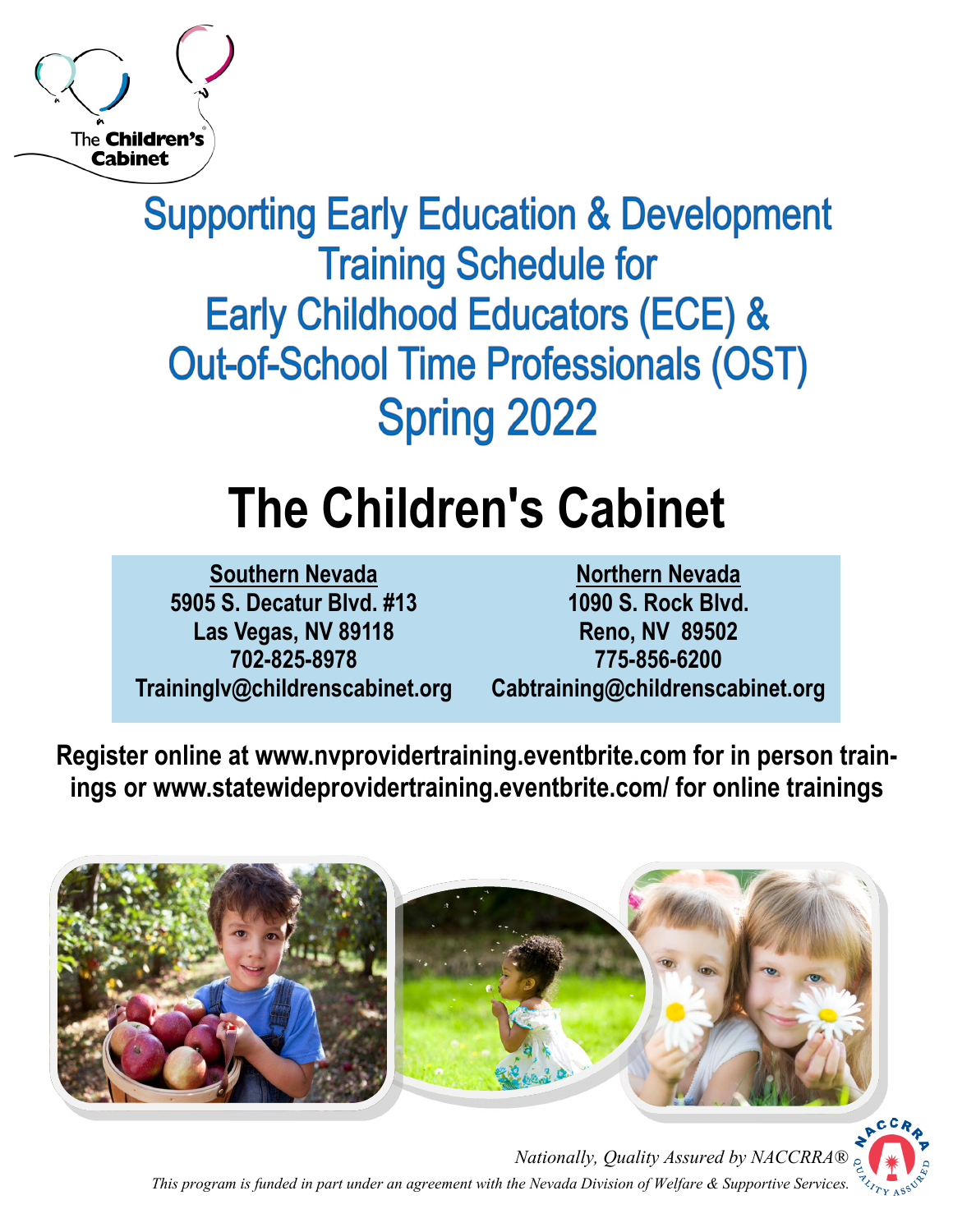## **Registration Guidelines**

**The Children's Cabinet must follow Nevada Registry training guidelines in issuing credit for our webinar training's. The Nevada Registry states, "To receive credit for attending a training, it is imperative that attendees be present at the training for the entire scheduled time frame. If the accumulated time out of class (including late arrivals, extended breaks and early departures) extends beyond 15 minutes total, then no class credit should be granted. (Approval codes are specific to the number of hours approved and cannot be adjusted for partial attendance)." Additionally, so we can account for each participant, all attendees must register and attend under their own name.** 



### **Other Training Opportunities**

- **The Children's Cabinet has Registry-approved online training courses available!** See the flyer in this packet for more information or visit our Child Care Aware Training Academy at: http://www.childrenscabinet.org/main.asp?pID=284.
- ★ The Nevada Registry: Information on training throughout Nevada www.nevadaregistry.org
- **Training Sponsored By WCSD and your local United Way: Virtual Pre-K** is a free tool designed to prepare children for success in Kindergarten. **Media Wise** is a review and discussion on the latest research regarding the influence of media on children.

**Born Learning** is a child development class focused on supporting learning in ages birth through 5. Please call or e-mail for upcoming training dates or to schedule an in-house training: 775-325-8905.

- **Pre-K Standards:** Free training is available statewide on the Nevada Pre-K Standards contents. For more information, please call Tina Springmeyer at 775-448-5273.
- **TEACH:** Scholarships for licensed child care staff (including family child care) who work directly with children and would like to pursue a degree or certification in Early Childhood Education. For more information call 1-800-259-1907.
- **College Coursework:** Courses that count toward CEUs can be taken at the following schools: **UNLV,** Department of Special Education & Early Childhood, 702-895-3205 **CSN,** Department of Education, 702-651-4004 An approved one credit college course equals 15 CEUs and completes the required annual training hours for child care providers. Contact your social service worker for more information on approved college coursework.
- **Nevada Silver State Stars QRIS:** The Office of Early Learning and Development provides introductory training as requirement for centers interested in participating in Nevada's Silver State Stars QRIS. This training is only open to center directors, administrators, and owners. Participants attending this training will learn how to use the QRIS to improve the quality of their center, how to apply for coaching and a program-improvement grant, and the steps needed to become rated. For training and registration information, please contact Ron Barakat at 702-668-4325 or rbarakat@doe.nv.gov in Southern Nevada or Cindy Johnson at 775-448-5255 or cjohnson@doe.nv.gov in Northern Nevada. Becoming a Star Program is easy — call today!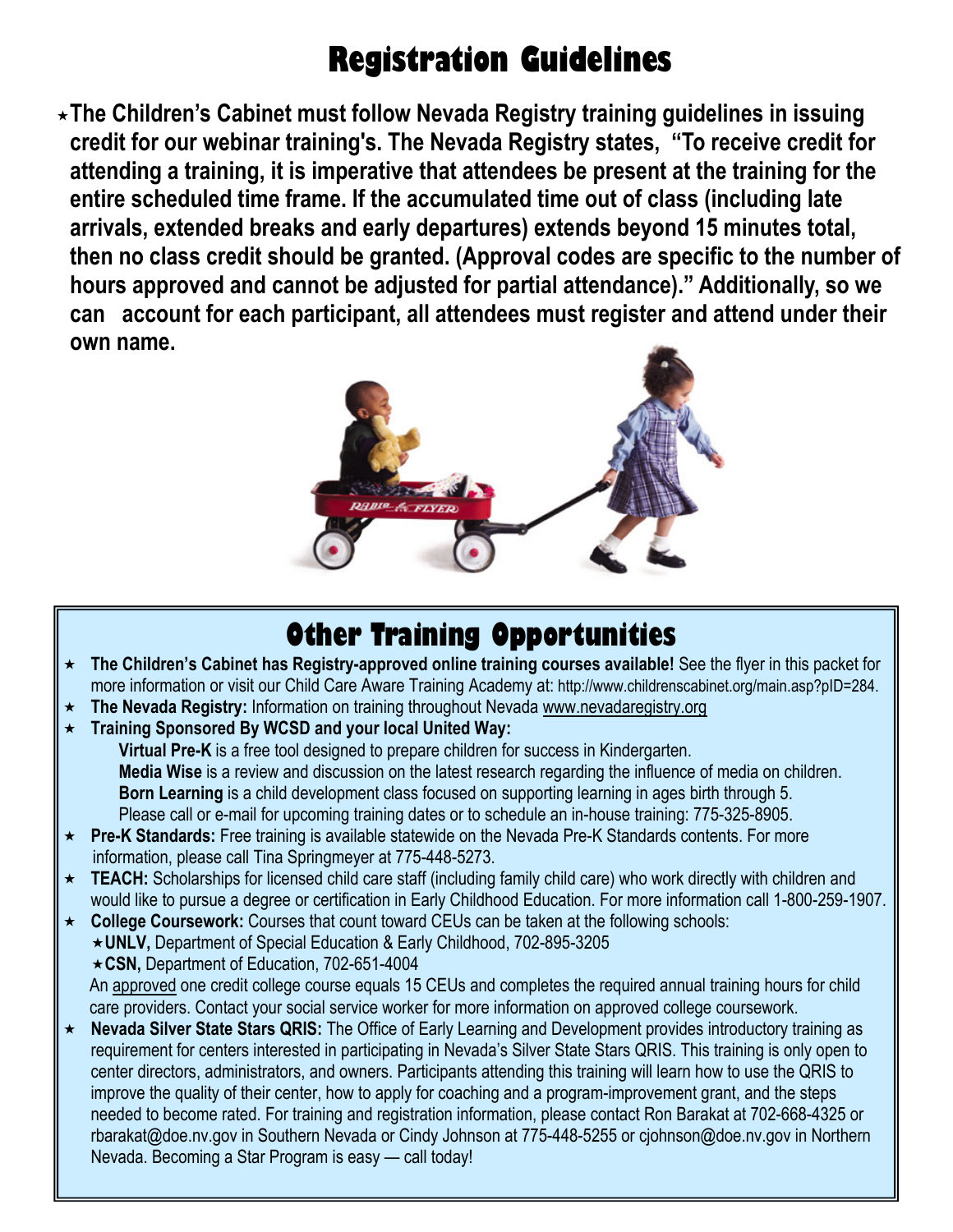

4/4/2022 *Through:* 6/30/2022

#### **April 2022**

| Class:<br>CKA:<br>Date:              | <b>Positive Guidance: Calming the Chaos</b><br><b>Additional session</b><br>Environment & Curriculum<br>Target: CCDF-QRIS<br>dates if series:<br>4/5/2022<br>Time: 6:00 PM to: 8:00 PM<br># if series: $0$<br>$Instructor(s)$ : Jamie Mendez                                               | ClassID: 5053 |
|--------------------------------------|--------------------------------------------------------------------------------------------------------------------------------------------------------------------------------------------------------------------------------------------------------------------------------------------|---------------|
| Location:                            | <b>Virtual Training</b><br>$\blacktriangleright$ Webinar if checked                                                                                                                                                                                                                        |               |
|                                      | This training will focus on guiding the behavior of young children and learning positive guidance techniques.                                                                                                                                                                              |               |
| Class:<br>CKA:<br>Date:<br>Location: | Mind in the Making: Introduction to the 7 Essential Life Skills Every Child Needs<br><b>Additional session</b><br>Human Growth & Development<br>Target: CCDF-ECE<br>dates if series:<br>Time: 6:00 PM to: 8:00 PM<br>4/12/2022<br># if series: $0$<br><i>Instructor(s):</i> Amanda Harding | ClassID: 5094 |
|                                      | Live Webinar<br>$\blacktriangleright$ Webinar if checked                                                                                                                                                                                                                                   |               |
|                                      | A child's ability to learn and succeed grows from their ability to focus, to communicate and to think critically.? Learn<br>about the 7 Essential Life Skills from Mind in the Making and find simple,                                                                                     |               |
| Class:<br>CKA:<br>Date:              | Language Development Strategies: Oral Language and Vocabulary<br><b>Additional session</b><br>Environment & Curriculum<br>Target: CCDF-ECE<br>dates if series:<br>4/13/2022<br>Time: 6:00 PM to: 8:00 PM<br># if series: $0$<br>Instructor(s): Ivett Nunez                                 | ClassID: 5044 |
| Location:                            | <b>Iris Malave</b><br><b>Virtual Training</b>                                                                                                                                                                                                                                              |               |
|                                      | $\vee$ Webinar if checked                                                                                                                                                                                                                                                                  |               |
|                                      | Review Nevada's core competencies and Nevada Pre-K Standards. We will talk about the importance of language<br>development during preschool years and how responsive teachers increase children's vocabulary during meaningful<br>conversations.                                           |               |
| Class:                               | Out of School Time: SET EverydayUsing Centers in Afterschool<br><b>Additional session</b>                                                                                                                                                                                                  | ClassID: 5121 |
| CKA:<br>Date:                        | Environment & Curriculum<br>Target: CCDF-OST<br>dates if series:<br>4/13/2022 Time: 5:30 PM to: 6:30 PM<br># if series: 0<br>Instructor(s): Constance Tomaneng                                                                                                                             |               |
| Location:                            | Live Webinar<br>$\blacktriangleright$ Webinar if checked                                                                                                                                                                                                                                   |               |
|                                      | This session focuses on knowledge-centered, learner-driven activities that can be easily delivered through centers in<br>your afterschool program.                                                                                                                                         |               |
| Class:<br>CKA:<br>Date:<br>Location: | <b>CHIRP: Effective Communication</b><br><b>Additional session</b><br>Positive Interactions & Guidance<br>Target: TACSEI<br>dates if series:<br>4/14/2022<br>1:00 PM to: 2:00 PM<br># if series: $0$<br>Time:<br><i>Instructor(s):</i> LaShunta Smith                                      | ClassID: 5130 |
|                                      | Live Webinar<br>$\blacktriangleright$ Webinar if checked                                                                                                                                                                                                                                   |               |
|                                      | Participants will learn ways to support children's communication skills. Participants will have a better understanding of<br>the four main types of communication such as verbal, non-verbal, written, and visual.                                                                         |               |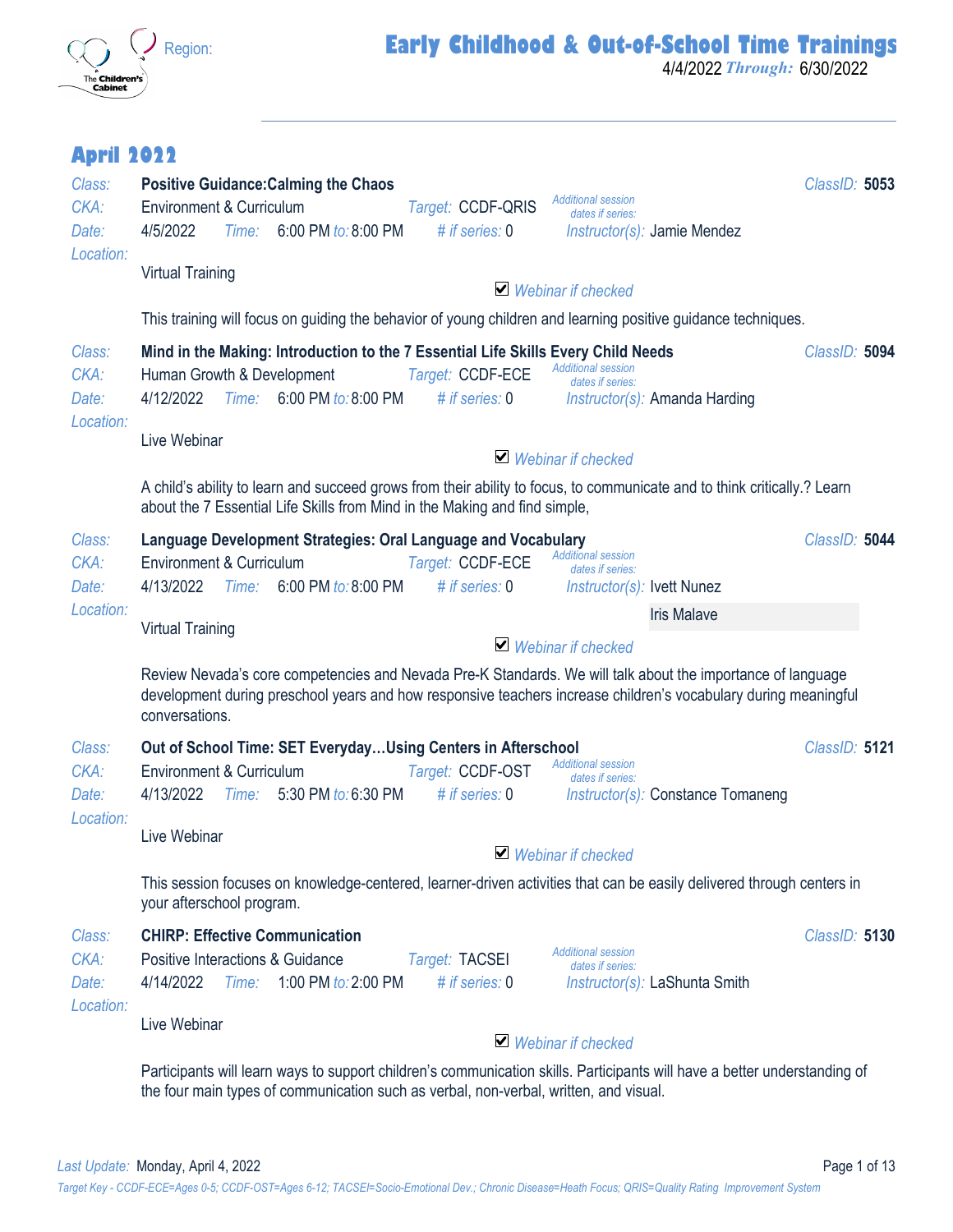| The Children's<br>Cabinet            | Early Childhood & Out-of-School Time Trainings<br>Region:<br>4/4/2022 Through: 6/30/2022                                                                                                                                                                                                  |               |
|--------------------------------------|-------------------------------------------------------------------------------------------------------------------------------------------------------------------------------------------------------------------------------------------------------------------------------------------|---------------|
| Class:<br>CKA:<br>Date:              | <b>Out of School Time: Science And Literacy</b><br><b>Additional session</b><br><b>Environment &amp; Curriculum</b><br>Target: CCDF-OST<br>dates if series:<br>4/20/2022<br>Time: 5:30 PM to: 6:30 PM<br># if series: $0$<br>Instructor(s): Constance Tomaneng                            | ClassID: 5123 |
| Location:                            | Live Webinar<br>$\blacktriangleright$ Webinar if checked                                                                                                                                                                                                                                  |               |
|                                      | Books are an important element of science learning. This session focuses on how to select and incorporate a variety of<br>science, engineering, and technology (SET) genre in afterschool programs to support children's exploration and<br>learning.                                     |               |
| <b>May 2022</b>                      |                                                                                                                                                                                                                                                                                           |               |
| Class:<br>CKA:<br>Date:              | Mind in the Making Life Skill #4: Making Connections<br><b>Additional session</b><br>Environment & Curriculum<br>Target: MITM Vroom<br>dates if series:<br>5/3/2022<br>6:00 PM to: 8:00 PM<br># if series: $0$<br>Time:<br>$Instructor(s)$ : Jamie Mendez                                 | ClassID: 5142 |
| Location:                            | <b>Tracie Lansford</b>                                                                                                                                                                                                                                                                    |               |
|                                      | <b>Virtual Training</b><br>$\blacktriangleright$ Webinar if checked                                                                                                                                                                                                                       |               |
|                                      | Join us to learn everyday ways to promote Making Connections and help prepare children for school, friends and life.                                                                                                                                                                      |               |
| Class:<br>CKA:<br>Date:<br>Location: | An Introduction to Pyramid Model for QRIS Programs<br><b>Additional session</b><br>Positive Interactions & Guidance<br>Target: TACSEI<br>dates if series:<br>6:00 PM to: 7:30 PM<br>5/3/2022<br># if series: $0$<br>Instructor(s): Amber Duncan<br>Time:                                  | ClassID: 5116 |
|                                      | $\blacktriangleright$ Webinar if checked                                                                                                                                                                                                                                                  |               |
|                                      | We will review how the Pyramid Model and QRIS programs align to support providers in finding strategies to decrease<br>challenging behaviors in their classrooms.                                                                                                                         |               |
| Class:<br>CKA:<br>Date:              | NV Pyramid Model: Anger Management & Impulse Control Train-Coach-Train #7<br><b>Additional session</b><br>Positive Interactions & Guidance<br>Target: TACSEI<br>dates if series:<br># if series: $0$<br>6:00 PM to: 8:00 PM<br>5/10/2022<br>Time:<br>Instructor(s): LaShunta Smith        | ClassID: 5092 |
| Location:                            | Deborah Odle<br>Live Webinar                                                                                                                                                                                                                                                              |               |
|                                      | $\vee$ Webinar if checked                                                                                                                                                                                                                                                                 |               |
|                                      | We will discuss and share techniques on ways to teach children the ability to identify, understand and express<br>emotions.                                                                                                                                                               |               |
| Class:<br>CKA:<br>Date:<br>Location: | Out of School Time: Family Science  It's Not How I learned Science<br><b>Additional session</b><br><b>Family &amp; Community Relationships</b><br>Target: CCDF-OST<br>dates if series:<br>Time: 5:30 PM to: 6:30 PM<br># if series: $0$<br>5/11/2022<br>Instructor(s): Constance Tomaneng | ClassID: 5124 |
|                                      | Live Webinar<br>$\vee$ Webinar if checked                                                                                                                                                                                                                                                 |               |
|                                      | Involving parents and families in afterschool science, engineering, and technology (SET) programming produces real                                                                                                                                                                        |               |
|                                      | payoffs for youth, families, and afterschool programs.                                                                                                                                                                                                                                    |               |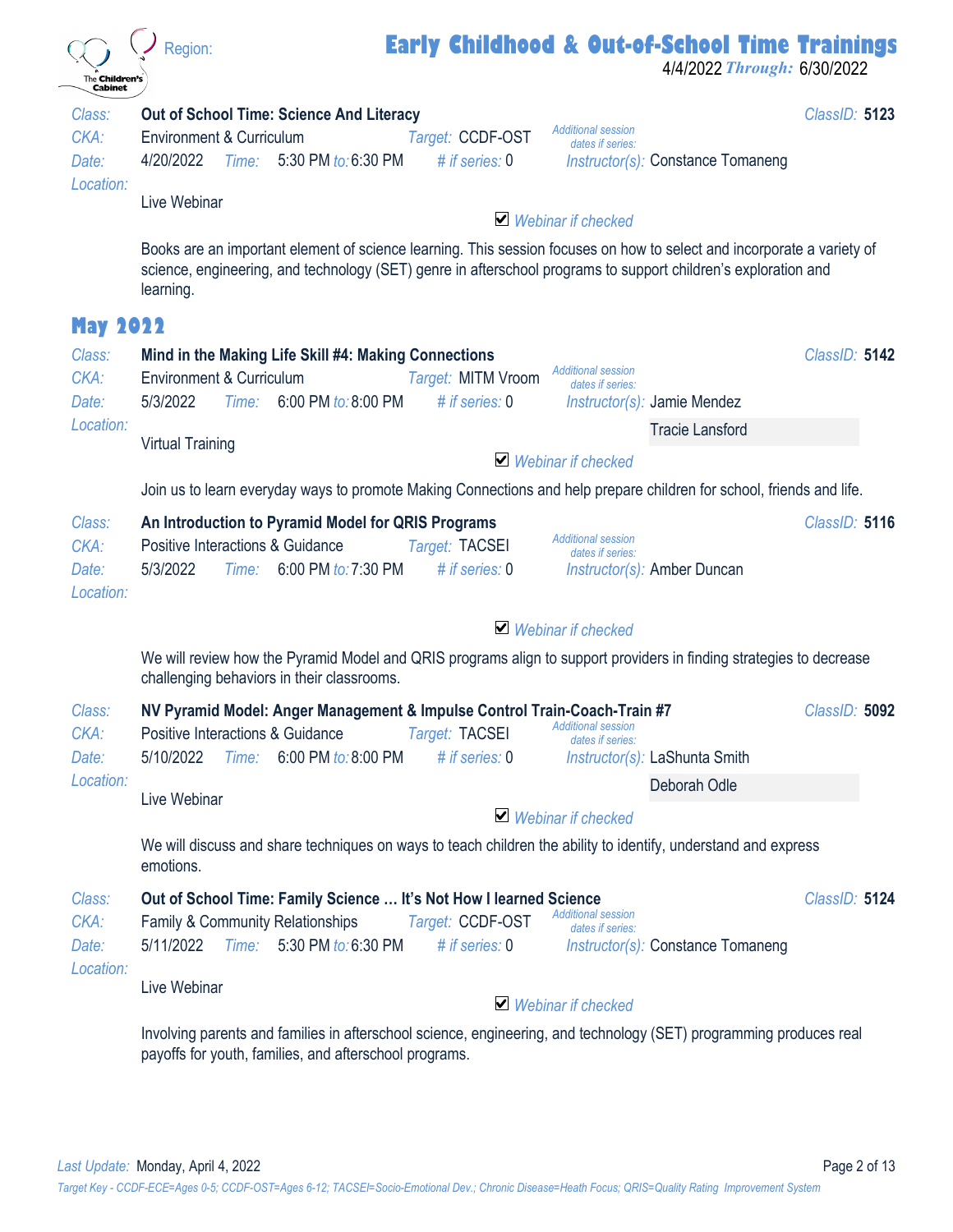| The <b>Children's</b><br><b>Cabinet</b> | <b>Early Childhood &amp; Out-of-School Time Trainings</b><br>Region:<br>4/4/2022 Through: 6/30/2022                                                                                                                                                                                                |               |
|-----------------------------------------|----------------------------------------------------------------------------------------------------------------------------------------------------------------------------------------------------------------------------------------------------------------------------------------------------|---------------|
| Class:<br>CKA:<br>Date:                 | Pyramid Model: CHIRP Director's Roundtable "Don't Let Summer be a Bummer"<br><b>Additional session</b><br><b>Positive Interactions &amp; Guidance</b><br>Target: TACSEI<br>dates if series:<br>1:00 PM to: 2:00 PM<br>5/12/2022<br># if series: $0$<br>Time:<br><i>Instructor(s):</i> Amber Duncan | ClassID: 5055 |
| Location:                               | <b>Virtual Training</b><br>$\vee$ Webinar if checked                                                                                                                                                                                                                                               |               |
|                                         | This Director's Roundtable will focus on the transition from the school year into summer activities. We will discuss how<br>this can impact behavior as well as provide tips and strategies on making a smooth transition and having a fun summer.                                                 |               |
| Class:<br>CKA:<br>Date:                 | <b>QRIS: Let's Go to Space</b><br><b>Additional session</b><br>Environment & Curriculum<br>Target: CCDF-QRIS<br>dates if series:<br>6:00 PM to: 8:00 PM<br># if series: $0$<br>5/18/2022<br>Time:<br><i>Instructor(s):</i> Dione Gantt                                                             | ClassID: 5052 |
| Location:                               | <b>Virtual Training</b><br>$\blacktriangleright$ Webinar if checked                                                                                                                                                                                                                                |               |
|                                         | This training will support teachers in providing the appropriate learning environments for children to develop and play.                                                                                                                                                                           |               |
| Class:<br>CKA:<br>Date:                 | <b>Out of School Time: Positive Guidance</b><br><b>Additional session</b><br>Positive Interactions & Guidance<br>Target: CCDF-OST<br>dates if series:<br>5/18/2022<br>5:30 PM to: 6:30 PM<br># if series: $0$<br>Time:<br>Instructor(s): Constance Tomaneng                                        | ClassID: 5136 |
| Location:                               | Live Webinar<br>$\vee$ Webinar if checked                                                                                                                                                                                                                                                          |               |
|                                         | Guiding a child's behavior can be a daunting task, especially if the teacher does not know the difference among<br>guidance, discipline and punishment.                                                                                                                                            |               |
| Class:<br>CKA:<br>Date:                 | Out of School Time: On the Level Positive Guidance<br><b>Additional session</b><br>Positive Interactions & Guidance<br>Target: CCDF-OST<br>dates if series:<br>5/18/2022<br>5:30 PM to: 6:30 PM<br># if series: $0$<br>Instructor(s): Constance Tomaneng<br>Time:                                  | ClassID: 5128 |
| Location:                               | Live Webinar<br>$\vee$ Webinar if checked                                                                                                                                                                                                                                                          |               |
|                                         | One of the biggest challenges facing an afterschool program staff is guiding the behavior of youth. Positive guidance<br>techniques are important tools for assuring that all youth can positively benefit from the program.                                                                       |               |
| Class:<br>CKA:<br>Date:                 | <b>Partnering with Families</b><br><b>Additional session</b><br>Family & Community Relationships<br>Target: CCDF-ECE<br>dates if series:<br>6:00 PM to: 8:00 PM<br>5/23/2022<br>Time:<br># if series: $0$<br>Instructor(s): Sarah Carone                                                           | ClassID: 5141 |
| Location:                               | <b>Virtual Training</b><br>$\triangleright$ Webinar if checked                                                                                                                                                                                                                                     |               |
|                                         | Participants will learn how to communicate with parents in a positive way. Through fun hands-on activities and role play<br>participants will get ideas on how to encourage parents to engage in their child's classroom and why it's important that<br>they do so.                                |               |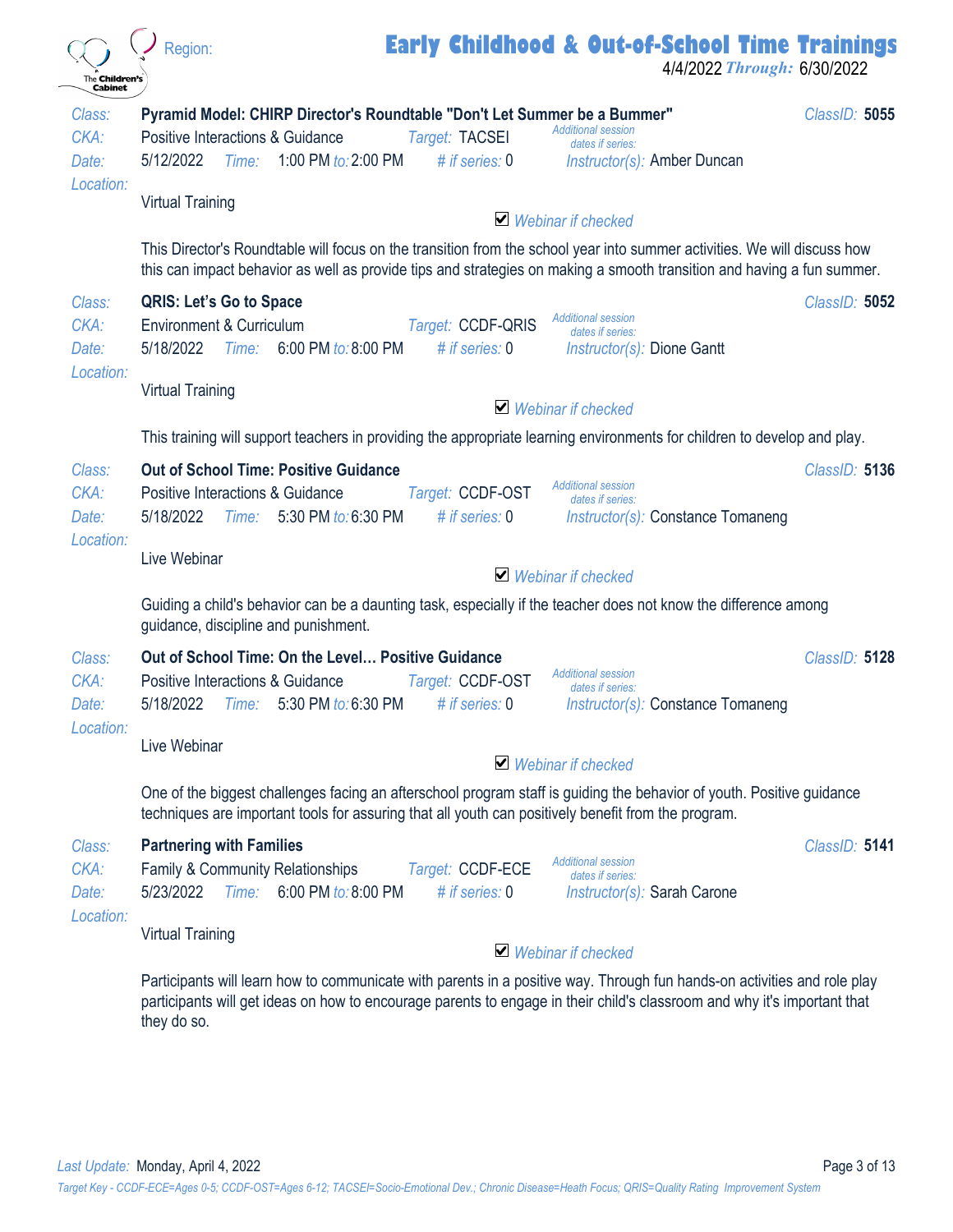| The <b>Children's</b><br><b>Cabinet</b>                  | <b>Early Childhood &amp; Out-of-School Time Trainings</b><br>Region:<br>4/4/2022 Through: 6/30/2022                                                                                                                                                                  |               |
|----------------------------------------------------------|----------------------------------------------------------------------------------------------------------------------------------------------------------------------------------------------------------------------------------------------------------------------|---------------|
| Class:<br>CKA:<br>Date:                                  | NV Pyramid: Identifying Form & Function of Behavior<br><b>Additional session</b><br>Positive Interactions & Guidance<br>Target: TACSEI<br>dates if series:<br>Time: 6:00 PM to: 8:00 PM<br># if series: $0$<br>5/24/2022<br><i>Instructor(s):</i> Amber Duncan       | ClassID: 5056 |
| Location:                                                | <b>Virtual Training</b><br>$\blacktriangleright$ Webinar if checked                                                                                                                                                                                                  |               |
|                                                          | This training will focus on understanding the communicative message behind challenging behaviors and how to identify<br>skills that can be targeted for instruction.                                                                                                 |               |
| Class:<br>CKA:<br>Date:<br>Location:                     | <b>Vroom and Early Learning Guidelines</b><br><b>Additional session</b><br>Environment & Curriculum<br>Target: CCDF-ECE<br>dates if series:<br># if series: $0$<br>5/25/2022<br>Time: 5:00 PM to: 6:30 PM<br>Instructor(s): Constance Tomaneng                       | ClassID: 5131 |
|                                                          | Live Webinar<br>$\blacktriangleright$ Webinar if checked                                                                                                                                                                                                             |               |
|                                                          | This session provides familiarization with VROOM and the Nevada Early Learning Guidelines (NV ELG).                                                                                                                                                                  |               |
| <b>June 2022</b><br>Class:<br>CKA:<br>Date:<br>Location: | Out of School Time: Ready Set Go! SET in Afterschool<br><b>Additional session</b><br>Leadership & Professional Development Target: CCDF-OST<br>dates if series:<br>6/1/2022<br>5:30 PM to: 6:30 PM<br>Time:<br># if series: $0$<br>Instructor(s): Constance Tomaneng | ClassID: 5125 |
|                                                          | Live Webinar<br>$\blacktriangleright$ Webinar if checked                                                                                                                                                                                                             |               |
|                                                          | How do we use all that we know about science, engineering, and technology and learning in an afterschool program?<br>This session includes a review of the Afterschool SET Ready for Life Checklist and how to use it in your afterschool<br>program.                |               |
| Class:<br>CKA:<br>Date:                                  | <b>The Power of Observation</b><br><b>Additional session</b><br><b>Observation &amp; Assessment</b><br>Target: CCDF-ECE<br>dates if series:<br>6/6/2022<br>6:00 PM to: 8:00 PM<br># if series: $0$<br>Instructor(s): Sarah Carone<br>Time:                           | ClassID: 5140 |
| Location:                                                | <b>Virtual Training</b><br>$\vee$ Webinar if checked                                                                                                                                                                                                                 |               |
|                                                          | Participants will learn how to become skilled observers that turn observations into tools for planning curriculum and<br>teaching effectively.                                                                                                                       |               |
| Class:<br>CKA:<br>Date:<br>Location:                     | <b>Building a Strong Classroom Community</b><br><b>Additional session</b><br>Environment & Curriculum<br>Target: CCDF-QRIS<br>dates if series:<br>6/7/2022<br>Time: 6:00 PM to: 8:00 PM<br># if series: $0$<br>$Instructor(s):$ Jeri Dieter                          | ClassID: 5054 |
|                                                          | <b>Virtual Training</b><br>$\blacktriangleright$ Webinar if checked                                                                                                                                                                                                  |               |
|                                                          | Participants will learn the value of building a classroom community. Caring classrooms appreciate all children and<br>foster a sense of belonging. Participants will learn how to create an envrionemnt where all children are seen, valued<br>and heard.            |               |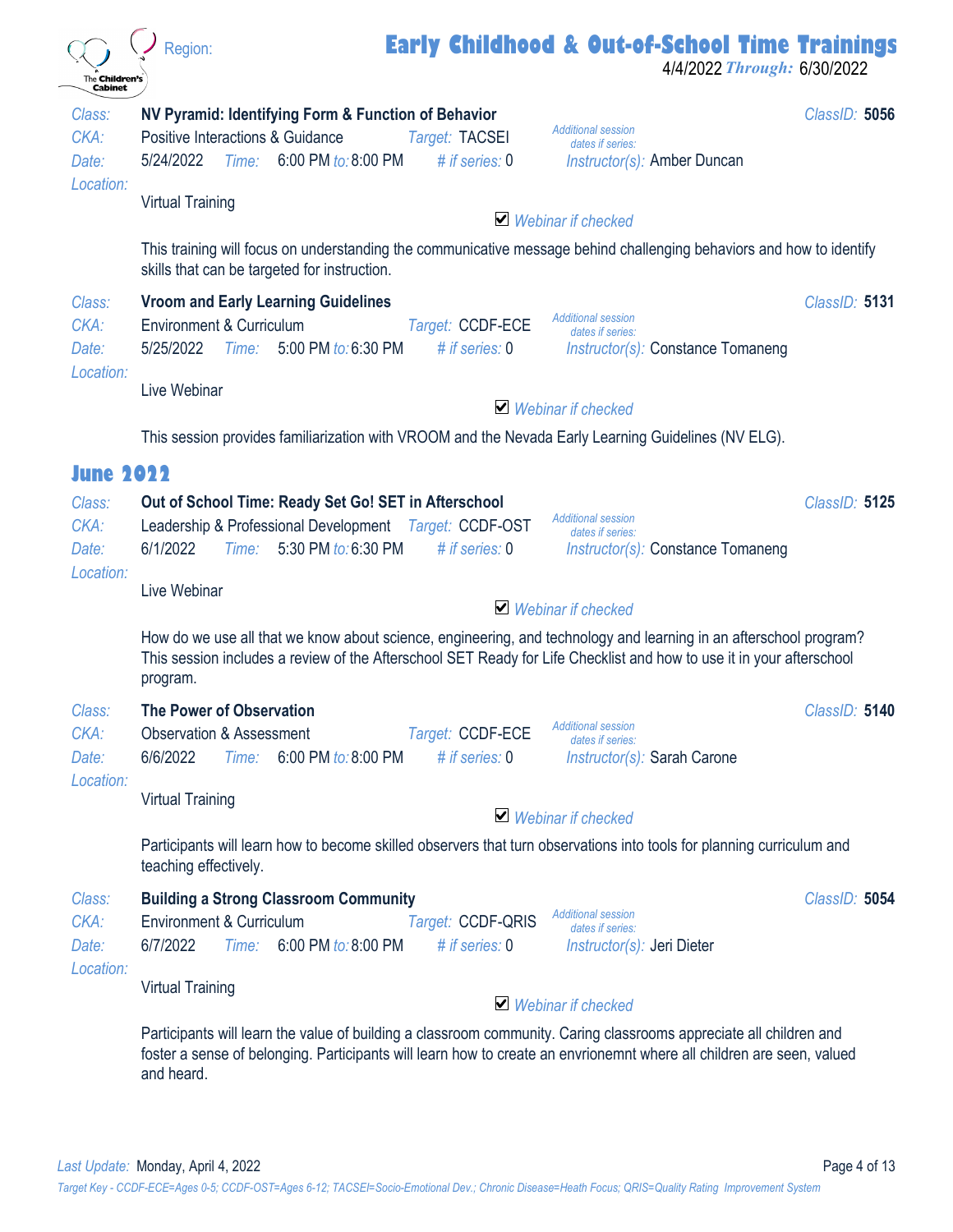| The <b>Children's</b><br><b>Cabinet</b> | <b>Early Childhood &amp; Out-of-School Time Trainings</b><br>Region:<br>4/4/2022 Through: 6/30/2022                                                                                                                                                                                                                                                                                                              |               |
|-----------------------------------------|------------------------------------------------------------------------------------------------------------------------------------------------------------------------------------------------------------------------------------------------------------------------------------------------------------------------------------------------------------------------------------------------------------------|---------------|
| Class:<br>CKA:<br>Date:<br>Location:    | Strengthening Business Practices: Module 3- Marketing your Program<br><b>Additional session</b><br>Target: CCDF-ECE<br>Management & Administration<br>dates if series:<br>6/8/2022<br>5:00 PM to: 6:30 PM<br># if series: $0$<br>Time:<br>Instructor(s): Amanda Harding                                                                                                                                          | ClassID: 5112 |
|                                         | Live Webinar<br>■ Webinar if checked                                                                                                                                                                                                                                                                                                                                                                             |               |
|                                         | This module will focus on developing a marketing plan and use marketing tools to communicate with families about the<br>benefits of your program. This training reinforces that sound business practices support improvement of outcomes for<br>children.                                                                                                                                                        |               |
| Class:<br>CKA:<br>Date:<br>Location:    | <b>QRIS: Block Play</b><br><b>Additional session</b><br>Environment & Curriculum<br>Target: CCDF-QRIS<br>dates if series:<br># if series: 0<br>6/15/2022<br>6:00 PM to: 8:00 PM<br><i>Time:</i><br><i>Instructor(s): Joann Trujillo</i>                                                                                                                                                                          | ClassID: 5135 |
|                                         | Live Webinar<br>$\vee$ Webinar if checked                                                                                                                                                                                                                                                                                                                                                                        |               |
|                                         | Block Play in Childcare. Meeting age appropriate requirements.                                                                                                                                                                                                                                                                                                                                                   |               |
| Class:<br>CKA:<br>Date:                 | The Growing Brain: Everyday Play Part 1<br><b>Additional session</b><br>Human Growth & Development<br>Target: CCDF-ECE<br>dates if series:<br>5:00 PM to: 6:30 PM<br># if series: 0<br>6/29/2022<br>Time:<br>Instructor(s): Amanda Harding                                                                                                                                                                       | ClassID: 5109 |
| Location:                               | Live Webinar<br>$\blacktriangleright$ Webinar if checked                                                                                                                                                                                                                                                                                                                                                         |               |
|                                         | Understand the rapid pace of brain development in the early years of life. During this, we will focus on everyday play<br>and how it is important to our growth and development.                                                                                                                                                                                                                                 |               |
| <b>Las Vegas</b>                        |                                                                                                                                                                                                                                                                                                                                                                                                                  |               |
| <b>April 2022</b>                       |                                                                                                                                                                                                                                                                                                                                                                                                                  |               |
| Class:<br>CKA:<br>Date:<br>Location:    | Strengthening Business Practices: Module 2- Financial Reports and Internal Controls<br><b>Additional session</b><br>Management & Administration<br>Target: CCDF-ECE<br>dates if series:<br>Time: 12:00 PM to: 2:00 PM<br>4/5/2022<br># if series: $0$<br><i>Instructor(s):</i> Anthony Kharrat<br>The Children's Cabinet-S. Decatur<br>5905 S. Decatur Blvd., Suite #13<br>Webinar if checked<br>Las Vegas<br>NV | ClassID: 5090 |
|                                         | This will bring understanding and purpose of financial reports and their use and will identify internal controls and how<br>they can strengthen the fiscal management.                                                                                                                                                                                                                                           |               |
| Class:<br>CKA:<br>Date:<br>Location:    | The Growing Brain: The Basics<br><b>Additional session</b><br>Human Growth & Development<br>Target: CCDF-ECE<br>dates if series:<br>4/6/2022<br>6:00 PM to: 8:00 PM<br># if series: $0$<br>Time:<br>Instructor(s): Amanda Harding<br><b>Childcare Service Center</b><br>1771 E. Flamingo Rd. Ste. 200b<br>Webinar if checked<br>NV 89119<br>Las Vegas                                                            | ClassID: 5095 |
|                                         | This training will provide an understanding of the rapid pace of brain development in the early years of life, help ground<br>us on how important a role we as professionals.                                                                                                                                                                                                                                    |               |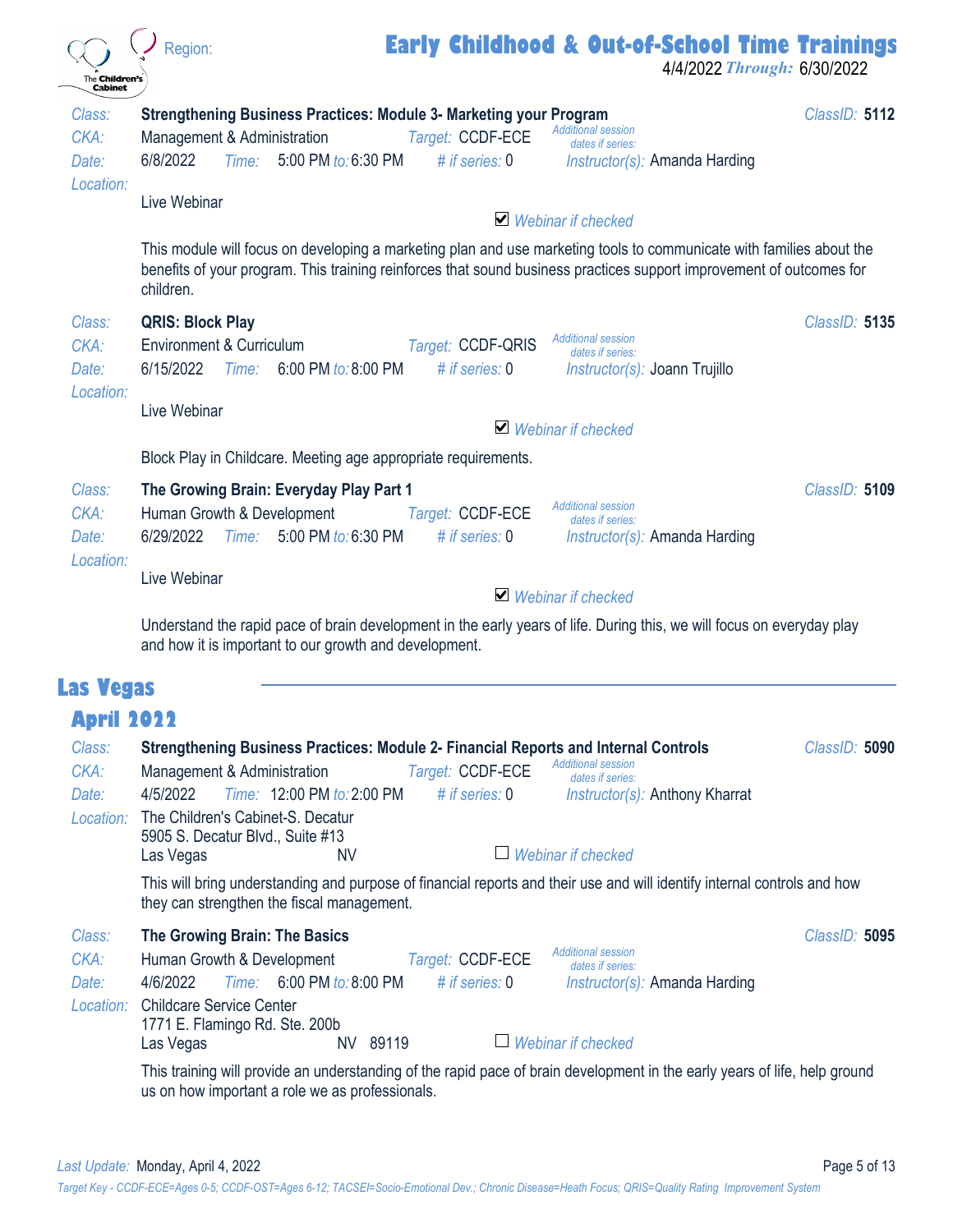| The Children's<br><b>Cabinet</b>     | <b>Early Childhood &amp; Out-of-School Time Trainings</b><br>Region:<br>4/4/2022 Through: 6/30/2022                                                                                                                                                                                                                                                                                                                                                                                                                                       |               |
|--------------------------------------|-------------------------------------------------------------------------------------------------------------------------------------------------------------------------------------------------------------------------------------------------------------------------------------------------------------------------------------------------------------------------------------------------------------------------------------------------------------------------------------------------------------------------------------------|---------------|
| Class:<br>CKA:<br>Date:<br>Location: | Emergency Preparedness and Response Planning Resulting from a Natural or Man-Made Event<br><b>Additional session</b><br>Target: CCDF-ECE<br><b>Health Safety &amp; Nutrition</b><br>dates if series:<br>Time: 10:00 AM to: 12:00 PM<br>4/9/2022<br># if series: $0$<br>Instructor(s): Amanda Harding<br><b>Childcare Service Center</b><br>1771 E. Flamingo Rd. Ste. 200b<br>Webinar if checked<br>NV 89119<br>Las Vegas                                                                                                                  | ClassID: 5098 |
|                                      | This course provides information that can reduce the threat to children, families, and the facility in the event of an<br>emergency caused by a natural or man-made event inside or immediately surrounding the facility.                                                                                                                                                                                                                                                                                                                 |               |
| Class:<br>CKA:<br>Date:<br>Location: | Building and Physical Premises Safety including the Storage and Handling of Bio-Contaminants<br><b>Additional session</b><br>Target: CCDF-ECE<br><b>Health Safety &amp; Nutrition</b><br>dates if series:<br>4/9/2022<br>Time: 8:00 AM to: 10:00 AM<br># if series: $0$<br><i>Instructor(s):</i> Amanda Harding<br><b>Childcare Service Center</b><br>1771 E. Flamingo Rd. Ste. 200b<br>$\Box$ Webinar if checked<br>NV 89119<br>Las Vegas                                                                                                | ClassID: 5099 |
|                                      | This course provides practical information and tips for creating a safe environment for young children. This course also<br>explores common outdoor injuries and appropriate ways to prevent them.                                                                                                                                                                                                                                                                                                                                        |               |
| Class:<br>CKA:<br>Date:<br>Location: | The Growing Brain: The Factors Affecting Brain Growth and Development<br><b>Additional session</b><br>Human Growth & Development<br>Target: CCDF-ECE<br>dates if series:<br>4/13/2022<br>Time:<br>6:00 PM to: 8:00 PM<br># if series: 0<br><i>Instructor(s):</i> Amanda Harding<br><b>Childcare Service Center</b><br>1771 E. Flamingo Rd. Ste. 200b<br>$\Box$ Webinar if checked<br>NV 89119<br>Las Vegas<br>The early years are critically important for brain development. It is the time of greatest opportunity to nurture positive, | ClassID: 5101 |
|                                      | strong brain development and also the time of greatest vulnerability.                                                                                                                                                                                                                                                                                                                                                                                                                                                                     |               |
| Class:<br>CKA:<br>Date:<br>Location: | Strengthening Business Practices: Module 2- Financial Reports and Internal Controls<br><b>Additional session</b><br>Management & Administration<br>Target: CCDF-ECE<br>dates if series:<br>4/14/2022 Time: 5:30 PM to: 7:30 PM # if series: 0<br>Instructor(s): Anthony Kharrat<br>The Children's Cabinet-S. Decatur<br>5905 S. Decatur Blvd., Suite #13<br>Webinar if checked<br>NV<br>Las Vegas<br>This will bring understanding and purpose of financial reports and their use and will identify internal controls and how             | ClassID: 5091 |
|                                      | they can strengthen the fiscal management.                                                                                                                                                                                                                                                                                                                                                                                                                                                                                                |               |
| Class:<br>CKA:<br>Date:<br>Location: | Strengthening Business Practices: Module 3- Marketing your Program<br><b>Additional session</b><br>Target: CCDF-ECE<br>Management & Administration<br>dates if series:<br>Time: 12:00 PM to: 2:00 PM<br>4/19/2022<br># if series: $0$<br><i>Instructor(s):</i> Anthony Kharrat<br>The Children's Cabinet-S. Decatur<br>5905 S. Decatur Blvd., Suite #13                                                                                                                                                                                   | ClassID: 5089 |
|                                      | Webinar if checked<br>Las Vegas<br><b>NV</b><br>The purpose of this training will be for the participants to go over how marketing efforts can help improve your ability to                                                                                                                                                                                                                                                                                                                                                               |               |

 $\overline{a}$ 

The purpose of this training will be for the participants to go over how marketing efforts can help improve your ability to recruit new families and retain the business of families already enrolled in your program.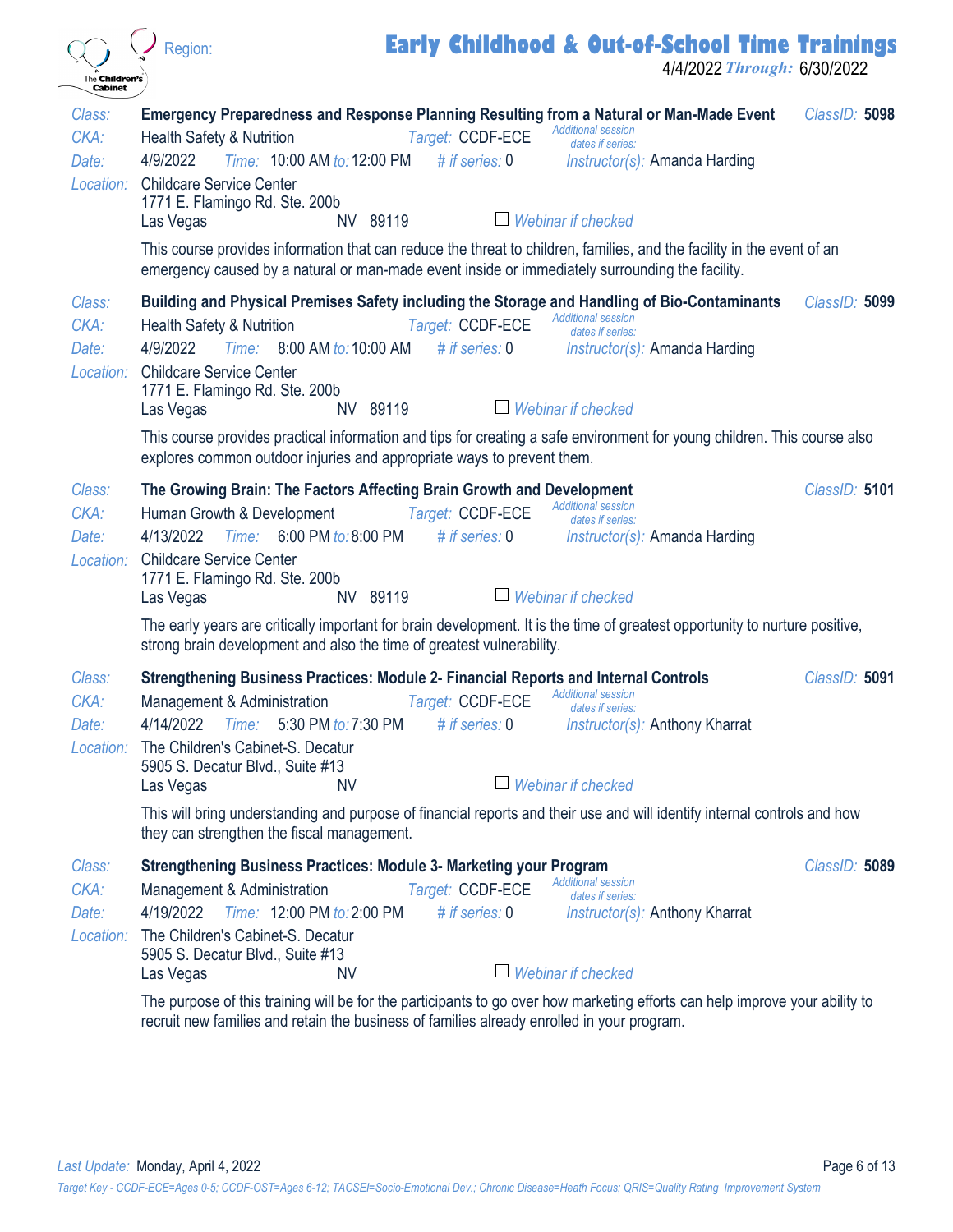| The <b>Children's</b>                     | <b>Early Childhood &amp; Out-of-School Time Trainings</b><br>Region:<br>4/4/2022 Through: 6/30/2022                                                                                                                                                                                                                                                                                                                                                                                                                       |               |
|-------------------------------------------|---------------------------------------------------------------------------------------------------------------------------------------------------------------------------------------------------------------------------------------------------------------------------------------------------------------------------------------------------------------------------------------------------------------------------------------------------------------------------------------------------------------------------|---------------|
| <b>Cabinet</b><br>Class:<br>CKA:<br>Date: | The Growing Brain: Communication and Language Development<br><b>Additional session</b><br>Target: CCDF-ECE<br>Human Growth & Development<br>dates if series:<br>6:00 PM to: 8:00 PM<br>4/20/2022<br>Time:<br># if series: $0$<br>Instructor(s): Amanda Harding<br>Location: Childcare Service Center<br>1771 E. Flamingo Rd. Ste. 200b<br>NV 89119<br>$\overline{\phantom{a}}$<br>Webinar if checked<br>Las Vegas<br>Building on, expanding, and extending children's language helps them develop more mature and complex | ClassID: 5102 |
| Class:<br>CKA:<br>Date:                   | communication abilities over time.<br>The Growing Brain: Cognition and Executive Function<br><b>Additional session</b><br>Human Growth & Development<br>Target: CCDF-ECE<br>dates if series:<br>6:00 PM to: 8:00 PM<br>4/27/2022<br>Time:<br># if series: $0$<br>Instructor(s): Amanda Harding<br>Location: Childcare Service Center<br>1771 E. Flamingo Rd. Ste. 200b<br>NV 89119<br>Webinar if checked<br>$\begin{array}{c} \hline \end{array}$<br>Las Vegas                                                            | ClassID: 5104 |
| Class:<br>CKA:                            | Helping the children you serve see themselves as good learners builds their confidence, making it more likely that they<br>will persevere through the challenges they encounter.<br><b>Strengthening Business Practices: Module 3- Marketing your Program</b><br><b>Additional session</b><br>Target: CCDF-ECE<br>Management & Administration<br>dates if series:                                                                                                                                                         | ClassID: 5088 |
| Date:<br>Location:                        | 5:30 PM to: 7:30 PM<br>4/28/2022<br># if series: $0$<br>Time:<br><i>Instructor(s):</i> Anthony Kharrat<br>The Children's Cabinet-S. Decatur<br>5905 S. Decatur Blvd., Suite #13<br>Webinar if checked<br><b>NV</b><br>$\Box$<br>Las Vegas<br>The purpose of this training will be for the participants to go over how marketing efforts can help improve your ability to                                                                                                                                                  |               |
| Class:<br>CKA:<br>Date:                   | recruit new families and retain the business of families already enrolled in your program.<br><b>Reducing the Risk of Sudden Infant Death Syndrome</b><br><b>Additional session</b><br>Target: CCDF-ECE<br>Health Safety & Nutrition<br>dates if series:<br>4/30/2022 Time: 8:00 AM to: 10:00 AM # if series: 0<br><i>Instructor(s):</i> Amanda Harding                                                                                                                                                                   | ClassID: 5106 |
|                                           | Location: Childcare Service Center<br>1771 E. Flamingo Rd. Ste. 200b<br>$\Box$ Webinar if checked<br>NV 89119<br>Las Vegas<br>Importance of back to sleep for infants, understanding SIDS, learning about safe sleep environments, and reviewing<br>myths and truths about SIDS.                                                                                                                                                                                                                                          |               |
| Class:<br>CKA:<br>Date:<br>Location:      | <b>Vroom and Early Learning Guidelines</b><br><b>Additional session</b><br>Environment & Curriculum<br>Target: CCDF-ECE<br>dates if series:<br>Time: 10:00 AM to: 12:00 PM # if series: 0<br>4/30/2022<br>Instructor(s): Constance Tomaneng<br><b>Childcare Service Center</b><br>1771 E. Flamingo Rd. Ste. 200b<br>$\Box$ Webinar if checked<br>NV 89119<br>Las Vegas<br>This session provides familiarization with VROOM and the Nevada Early Learning Guidelines (NV ELG).                                             | ClassID: 5129 |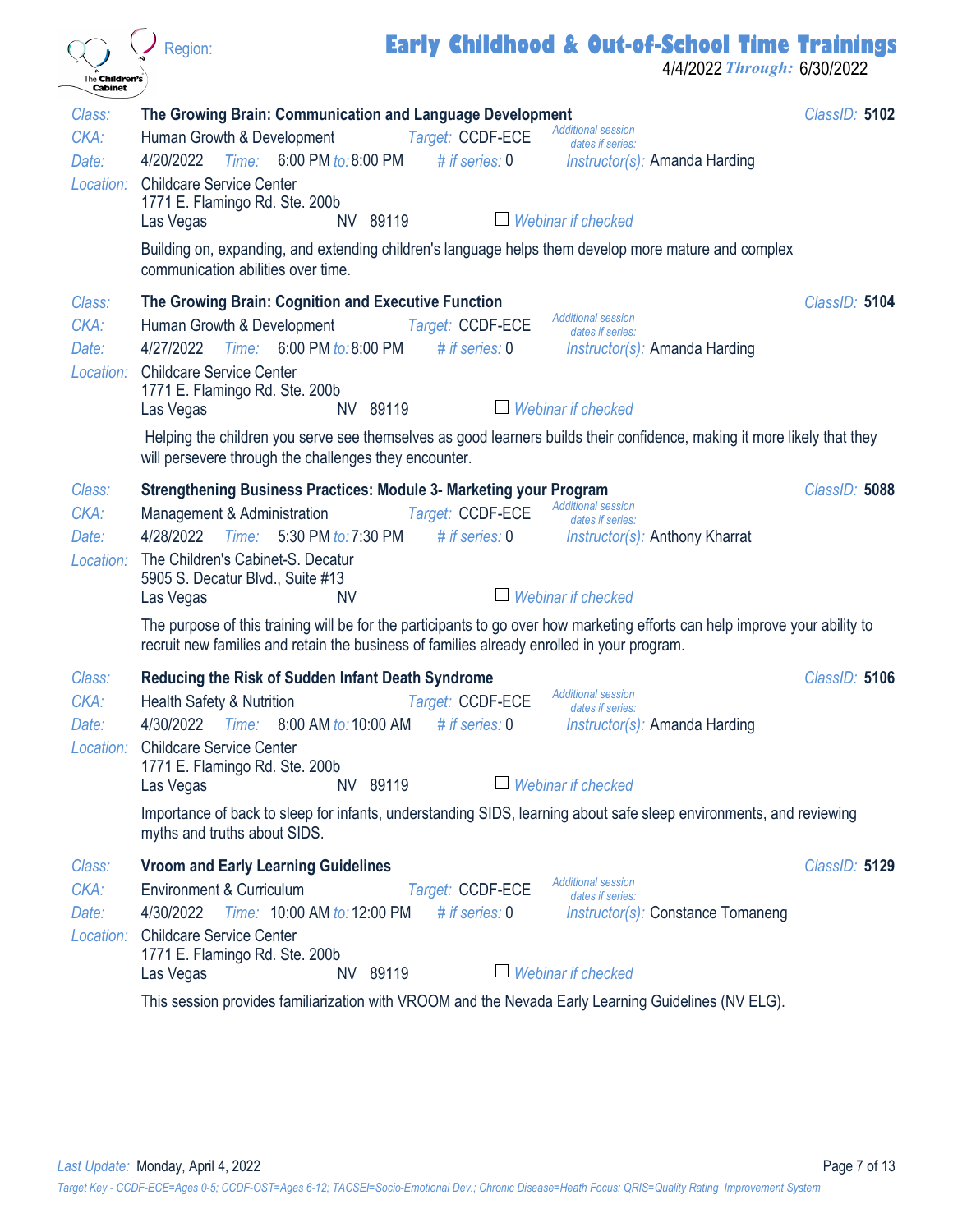

#### **Early Childhood & Out-of-School Time Trainings**

4/4/2022 *Through:* 6/30/2022

| <b>May 2022</b>                      |                                                                                                                                                                                                                                                                                                                                                                                                                                                                                                                                                                                                                                                                                                                               |               |
|--------------------------------------|-------------------------------------------------------------------------------------------------------------------------------------------------------------------------------------------------------------------------------------------------------------------------------------------------------------------------------------------------------------------------------------------------------------------------------------------------------------------------------------------------------------------------------------------------------------------------------------------------------------------------------------------------------------------------------------------------------------------------------|---------------|
| Class:<br>CKA:<br>Date:<br>Location: | <b>Strengthening Business Practices: Module 4- Recruiting Staff</b><br><b>Additional session</b><br>Target: CCDF-ECE<br>Management & Administration<br>dates if series:<br>Time: 12:00 PM to: 2:00 PM<br>5/3/2022<br># if series: $0$<br><i>Instructor(s):</i> Anthony Kharrat<br>The Children's Cabinet-S. Decatur<br>5905 S. Decatur Blvd., Suite #13<br>$\Box$ Webinar if checked<br>Las Vegas<br><b>NV</b><br>The purpose of this training is to strengthen child care providers' understanding of staff recruitment tools, organizational                                                                                                                                                                                | ClassID: 5087 |
| Class:<br>CKA:<br>Date:<br>Location: | staff support systems, and elements necessary to support retention of talented staff.<br><b>Vroom and Early Learning Guidelines</b><br><b>Additional session</b><br>Environment & Curriculum<br>Target: CCDF-ECE<br>dates if series:<br>5/7/2022<br>Time: 10:00 AM to: 12:00 PM # if series: 0<br>Instructor(s): Constance Tomaneng<br><b>Childcare Service Center</b><br>1771 E. Flamingo Rd. Ste. 200b<br>$\Box$ Webinar if checked<br>NV 89119<br>Las Vegas                                                                                                                                                                                                                                                                | ClassID: 5127 |
| Class:<br>CKA:<br>Date:<br>Location: | This session provides familiarization with VROOM and the Nevada Early Learning Guidelines (NV ELG).<br>DAP: Effective Teaching for Age Appropriate Development and Learning<br><b>Additional session</b><br>Target: CCDF-ECE<br>Human Growth & Development<br>dates if series:<br>5/7/2022<br>Time: 8:00 AM to: 10:00 AM<br># if series: $0$<br>$Instructor(s):$ Amanda Harding<br><b>Childcare Service Center</b><br>1771 E. Flamingo Rd. Ste. 200b<br>NV 89119<br>$\Box$ Webinar if checked<br>Las Vegas<br>This course provides practical information and tips for creating an age appropriate environment. This course also<br>explores guidelines for effective teaching, principles for child development and learning. | ClassID: 5097 |
| Class:<br>CKA:<br>Date:<br>Location: | The Growing Brain: Social- Emotional Development<br><b>Additional session</b><br>Human Growth & Development<br>Target: CCDF-ECE<br>dates if series:<br>Time: 6:00 PM to: 8:00 PM<br>5/11/2022<br># if series: $0$<br>Instructor(s): Amanda Harding<br><b>Childcare Service Center</b><br>1771 E. Flamingo Rd. Ste. 200b<br>Las Vegas<br>NV 89119<br>Webinar if checked<br>In this module, we will be going over the developing brain and how it is affected by children's experiences and<br>interactions with the important people in their lives.                                                                                                                                                                           | ClassID: 5105 |
| Class:<br>CKA:<br>Date:<br>Location: | <b>Strengthening Business Practices: Module 4- Recruiting Staff</b><br><b>Additional session</b><br>Target: CCDF-ECE<br>Management & Administration<br>dates if series:<br># if series: $0$<br>5/12/2022<br>Time: 5:30 PM to: 7:30 PM<br><i>Instructor(s):</i> Anthony Kharrat<br>The Children's Cabinet-S. Decatur<br>5905 S. Decatur Blvd., Suite #13<br>$\Box$ Webinar if checked<br>Las Vegas<br><b>NV</b><br>The purpose of this training is to strengthen child care providers' understanding of staff recruitment tools, organizational<br>staff support systems, and elements necessary to support retention of talented staff.                                                                                       | ClassID: 5086 |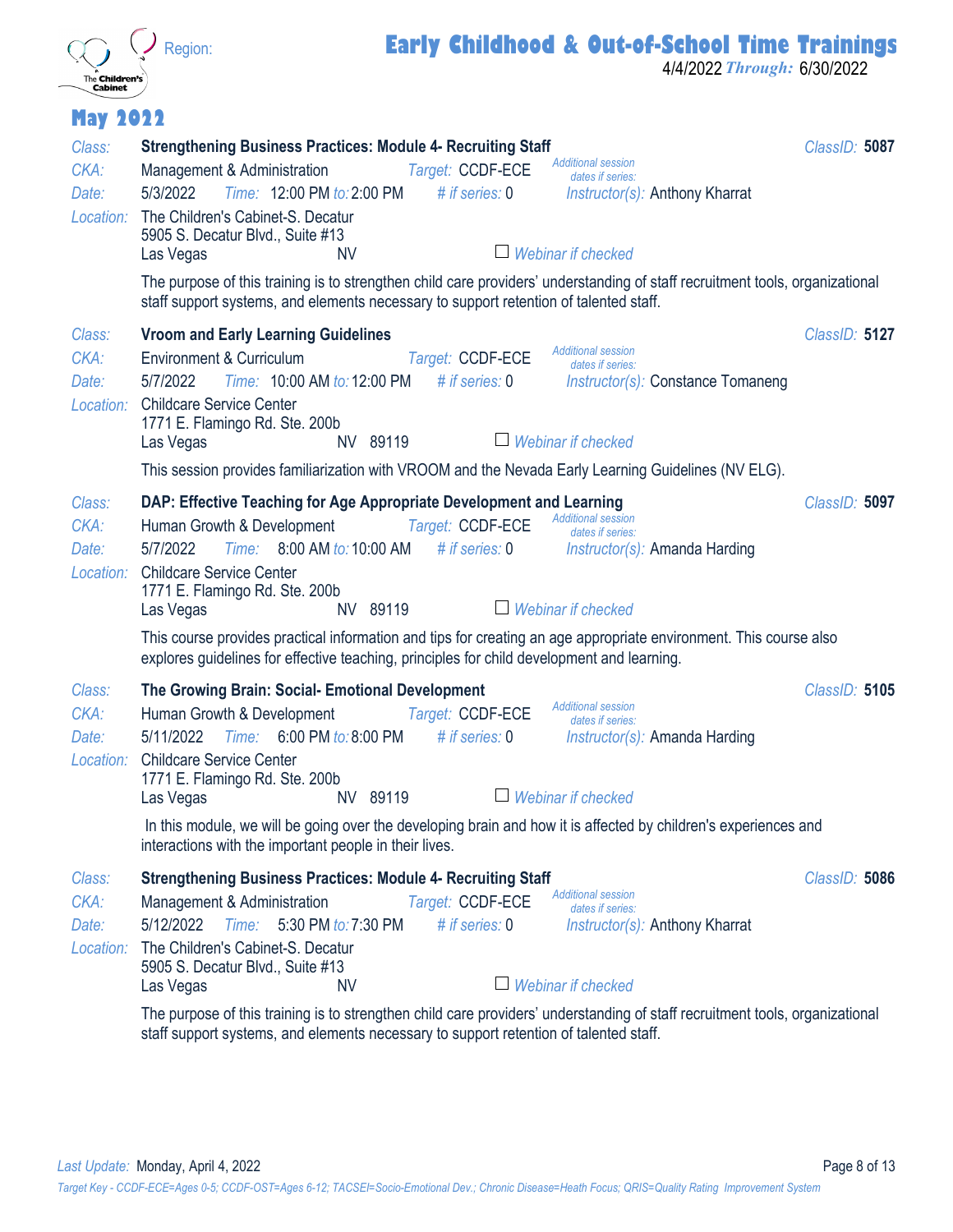| The Children's<br><b>Cabinet</b>     | Region:                                                                                                                                                                                                                                                                                                                                                                 |                                      | <b>Early Childhood &amp; Out-of-School Time Trainings</b><br>4/4/2022 Through: 6/30/2022                                    |               |
|--------------------------------------|-------------------------------------------------------------------------------------------------------------------------------------------------------------------------------------------------------------------------------------------------------------------------------------------------------------------------------------------------------------------------|--------------------------------------|-----------------------------------------------------------------------------------------------------------------------------|---------------|
| Class:<br>CKA:<br>Date:<br>Location: | Strengthening Business Practices: Module 1- Budgets, Projections, and Planning<br>Management & Administration<br>Time: 12:00 PM to: 2:00 PM<br>5/17/2022<br>The Children's Cabinet-S. Decatur<br>5905 S. Decatur Blvd., Suite #13<br>Las Vegas<br>NV<br>The purpose of this training is to learn the value of developing a budget and how to use it for decision-making | Target: CCDF-ECE<br># if series: $0$ | <b>Additional session</b><br>dates if series:<br><i>Instructor(s):</i> Anthony Kharrat<br>$\Box$ Webinar if checked         | ClassID: 5085 |
| Class:<br>CKA:<br>Date:<br>Location: | throughout the year.<br>The Growing Brain: Understanding Behavior<br>Human Growth & Development<br>5/18/2022<br>Time: 6:00 PM to: 8:00 PM<br><b>Childcare Service Center</b><br>1771 E. Flamingo Rd. Ste. 200b<br>Las Vegas<br>NV 89119                                                                                                                                 | Target: CCDF-ECE<br># if series: 0   | <b>Additional session</b><br>dates if series:<br>$Instructor(s):$ Amanda Harding<br>$\Box$ Webinar if checked               | ClassID: 5133 |
|                                      | This training will provide an understanding of the rapid pace of brain development in the early years of life, helps<br>ground us on how important a role                                                                                                                                                                                                               |                                      |                                                                                                                             |               |
| Class:<br>CKA:<br>Date:<br>Location: | The Growing Brain: Everyday Play<br>Human Growth & Development<br>5/25/2022<br>Time:<br>6:00 PM to: 8:00 PM<br><b>Childcare Service Center</b><br>1771 E. Flamingo Rd. Ste. 200b<br>NV 89119<br>Las Vegas                                                                                                                                                               | Target: CCDF-ECE<br># if series: $0$ | <b>Additional session</b><br>dates if series:<br>$Instructor(s):$ Amanda Harding<br>$\Box$ Webinar if checked               | ClassID: 5132 |
|                                      | This training will provide an understanding of the rapid pace of brain development in the early years of life, helps<br>ground us on how important a role.                                                                                                                                                                                                              |                                      |                                                                                                                             |               |
| Class:<br>CKA:<br>Date:<br>Location: | NV Pyramid Model: Learning Around the House<br>Family & Community Relationships<br>5/31/2022<br>Time: 6:00 PM to: 7:00 PM<br>The Children's Cabinet-S. Decatur<br>5905 S. Decatur Blvd., Suite #13<br>Las Vegas<br><b>NV</b>                                                                                                                                            | Target: TACSEI<br># if series: 0     | <b>Additional session</b><br>dates if series:<br>Instructor(s): LaShunta Smith<br>Deborah Odle<br>$\Box$ Webinar if checked | ClassID: 5083 |
|                                      | The training will explore how to support children's learning through household responsibilities and age appropriate<br>chores.                                                                                                                                                                                                                                          |                                      |                                                                                                                             |               |
| <b>June 2022</b>                     |                                                                                                                                                                                                                                                                                                                                                                         |                                      |                                                                                                                             |               |
| Class:<br>CKA:<br>Date:<br>Location: | <b>Nutritional Food Choices: Obesity Wellness</b><br><b>Health Safety &amp; Nutrition</b><br>6/4/2022<br>Time: 11:30 AM to: 1:30 PM<br><b>Childcare Service Center</b><br>1771 E. Flamingo Rd. Ste. 200b<br>NV 89119<br>Las Vegas                                                                                                                                       | Target: CCDF-ECE<br># if series: $0$ | <b>Additional session</b><br>dates if series:<br><i>Instructor(s):</i> Amanda Harding<br>Webinar if checked                 | ClassID: 5114 |

 $\overline{a}$ 

This training is part the Chronic Disease Grant. Attendees will have increased awareness of unhealthy food options and will identify food alternatives for children of all ages.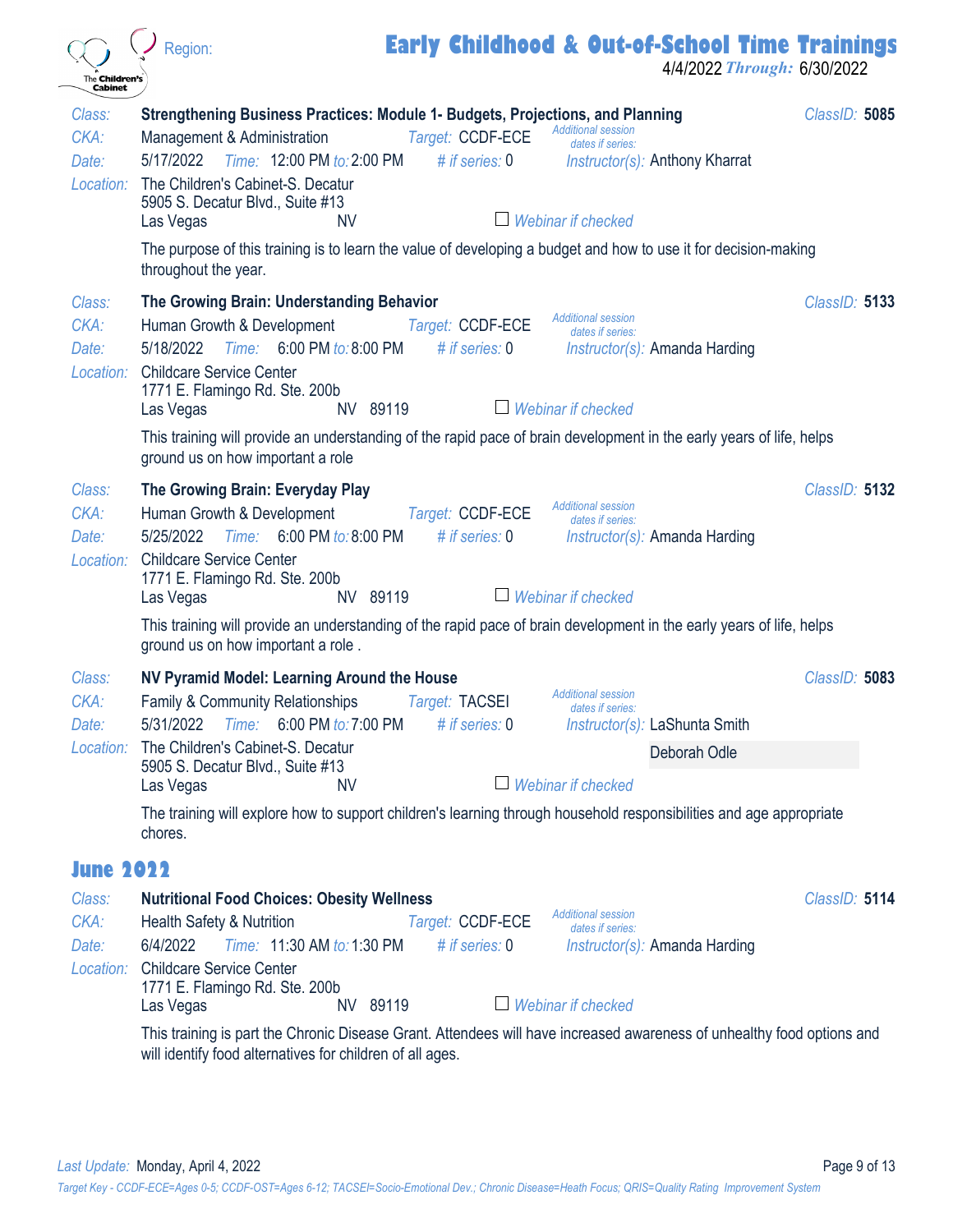| The <b>Children's</b><br><b>Cabinet</b> | <b>Early Childhood &amp; Out-of-School Time Trainings</b><br>Region:<br>4/4/2022 Through: 6/30/2022                                                                                                                                                                                                                                                                                                      |               |
|-----------------------------------------|----------------------------------------------------------------------------------------------------------------------------------------------------------------------------------------------------------------------------------------------------------------------------------------------------------------------------------------------------------------------------------------------------------|---------------|
| Class:<br>CKA:<br>Date:                 | <b>Child Development: Guidance and Discipline</b><br><b>Additional session</b><br>Human Growth & Development<br>Target: CCDF-ECE<br>dates if series:<br>Time: 8:00 AM to: 11:00 AM<br>6/4/2022<br># if series: $0$<br><i>Instructor(s):</i> Amanda Harding                                                                                                                                               | ClassID: 5096 |
|                                         | Location: Childcare Service Center<br>1771 E. Flamingo Rd. Ste. 200b<br>Webinar if checked<br>NV 89119<br>Las Vegas<br>Participants will be learning about developmental milestones for children ages 0 to 8 years old. We will also be                                                                                                                                                                  |               |
|                                         | discussing how incorporate age appropriate materials to help the developmental ranges that you may see within your<br>classroom.                                                                                                                                                                                                                                                                         |               |
| Class:<br>CKA:<br>Date:<br>Location:    | <b>Recognizing and Reporting Child Abuse and Neglect</b><br><b>Additional session</b><br><b>Health Safety &amp; Nutrition</b><br>Target: CCDF-ECE<br>dates if series:<br>6/15/2022<br>Time:<br>6:00 PM to: 8:00 PM<br># if series: $0$<br>Instructor(s): Amanda Harding<br><b>Childcare Service Center</b><br>1771 E. Flamingo Rd. Ste. 200b<br>NV 89119<br>Webinar if checked<br>Las Vegas              | ClassID: 5107 |
|                                         | This class reviews signs and symptoms of abuse/neglect/maltreatment, how to respond to a child's disclosure, how to<br>make a report, and the process once a report is made.                                                                                                                                                                                                                             |               |
| Class:<br>CKA:<br>Date:<br>Location:    | NV Pyramid Model: Backpack Series- Social Skills<br><b>Additional session</b><br><b>Positive Interactions &amp; Guidance</b><br>Target: TACSEI<br>dates if series:<br># if series: 0<br>6/28/2022<br>Time: 6:00 PM to: 7:00 PM<br>Instructor(s): LaShunta Smith<br>The Children's Cabinet-S. Decatur<br>Deborah Odle<br>5905 S. Decatur Blvd., Suite #13<br>Webinar if checked<br>Las Vegas<br><b>NV</b> | ClassID: 5082 |
|                                         | We will discuss and share techniques on ways to teach children the ability to identify, understand and express<br>themselves socially in a healthy manner.                                                                                                                                                                                                                                               |               |
| Live Webinar                            |                                                                                                                                                                                                                                                                                                                                                                                                          |               |
| <b>April 2022</b>                       |                                                                                                                                                                                                                                                                                                                                                                                                          |               |
| Class:<br>CKA:<br>Date:<br>Location:    | <b>Out of School Time: Creating STEM-Rich Environments</b><br><b>Additional session</b><br>Environment & Curriculum<br>Target: CCDF-OST<br>dates if series:<br>4/6/2022<br>Time: 5:30 PM to: 6:30 PM<br># if series: $0$<br>Instructor(s): Constance Tomaneng                                                                                                                                            | ClassID: 5120 |
|                                         | $\vee$ Webinar if checked<br>Live Webinar                                                                                                                                                                                                                                                                                                                                                                |               |
|                                         | After-school care professionals play and important role in developing STEM (Science, Technology, Engineering, and<br>Mathematics) learning opportunities, increasing a youth's natural interests, promoting learner-centered science, and<br>integrating science.                                                                                                                                        |               |
| Class:<br>CKA:<br>Date:<br>Location:    | <b>Workshop for Ready for Pre K Standards!</b><br><b>Additional session</b><br>Environment & Curriculum<br>Target: CCDF-ECE<br>dates if series:<br>6:00 PM to: 7:00 PM<br>4/11/2022<br># if series: $0$<br>Time:<br><i>Instructor(s):</i> Amanda Harding                                                                                                                                                 | ClassID: 5103 |
|                                         | $\vee$ Webinar if checked<br>Live Webinar                                                                                                                                                                                                                                                                                                                                                                |               |
|                                         | Develop skills in order to implement the Nevada Pre-K standards in to the Early Childhood Education environment with<br>an emphasis on developmental domains.                                                                                                                                                                                                                                            |               |

 $\overline{a}$ 

*Target Key - CCDF-ECE=Ages 0-5; CCDF-OST=Ages 6-12; TACSEI=Socio-Emotional Dev.; Chronic Disease=Heath Focus; QRIS=Quality Rating Improvement System*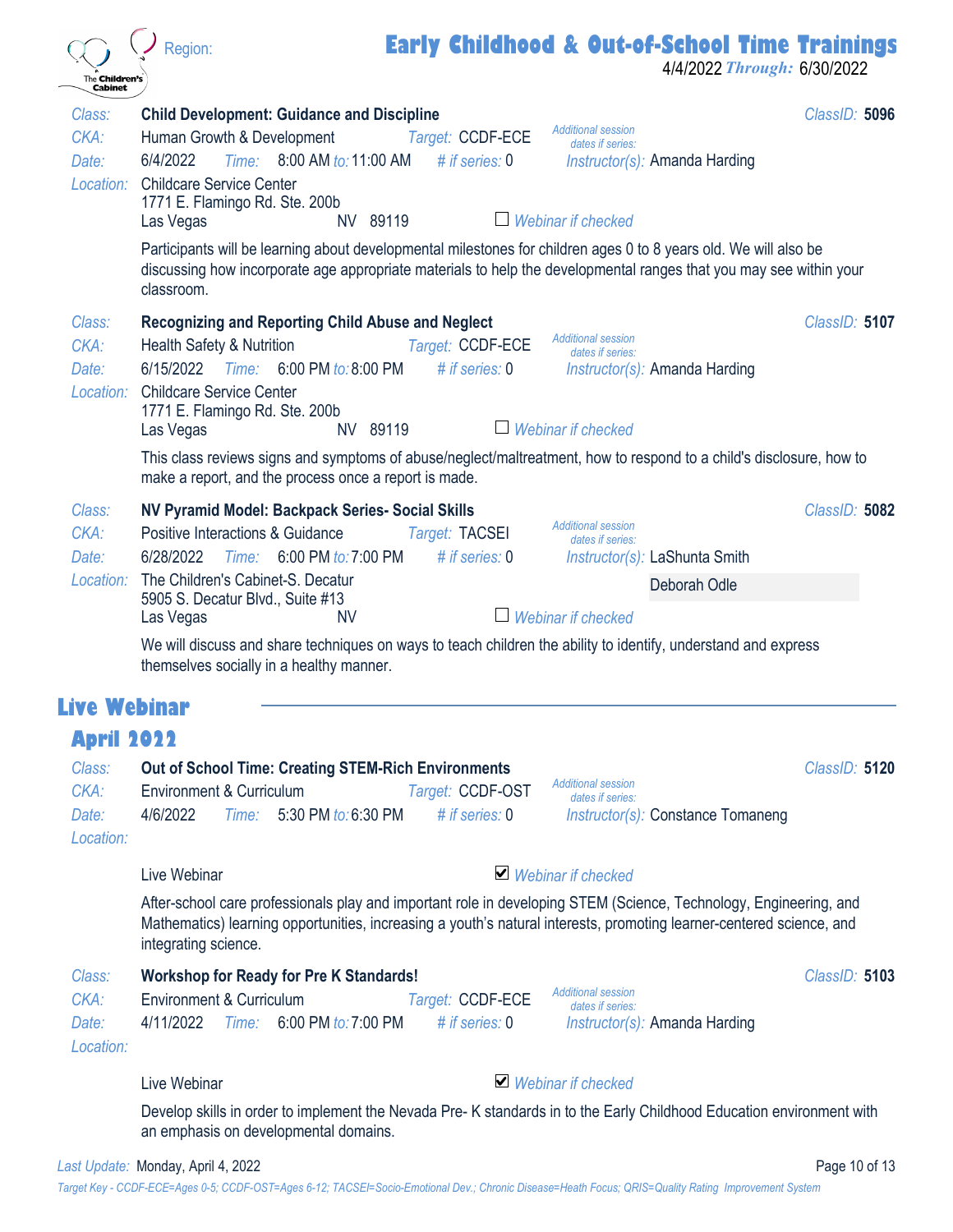| The <b>Children's</b><br><b>Cabinet</b>                 | <b>Early Childhood &amp; Out-of-School Time Trainings</b><br>Region:                                                                                                                                                                                                                           | 4/4/2022 Through: 6/30/2022 |
|---------------------------------------------------------|------------------------------------------------------------------------------------------------------------------------------------------------------------------------------------------------------------------------------------------------------------------------------------------------|-----------------------------|
| Class:<br>CKA:<br>Date:<br>Location:                    | NV Pyramid Model: Directions and Feedback #5<br><b>Additional session</b><br>Positive Interactions & Guidance<br>Target: TACSEI<br>dates if series:<br>4/19/2022<br>Time: 6:00 PM to: 8:00 PM<br># if series: $0$<br><i>Instructor(s):</i> Deborah Odle<br>LaShunta Smith                      | ClassID: 5084               |
|                                                         | $\vee$ Webinar if checked<br>Live Webinar<br>Giving clear, age-appropriate directions and providing encouragement and positive feedback to children are powerful<br>tools in the prevention of challenging behavior. We will discuss specific strategies for providing directions and feedback |                             |
| Class:<br>CKA:<br>Date:<br>Location:                    | NV Pyramid Model: Emotional Literacy & Empathy<br><b>Additional session</b><br>Positive Interactions & Guidance<br>Target: TACSEI<br>dates if series:<br>4/26/2022<br>6:00 PM to: 8:00 PM<br># if series: 0<br>Time:<br><i>Instructor(s):</i> Deborah Odle<br>LaShunta Smith                   | ClassID: 5093               |
|                                                         | $\vee$ Webinar if checked<br>Live Webinar<br>We will discuss and share techniques on ways to teach children the ability to identify, understand and express<br>emotions in a healthy way.                                                                                                      |                             |
| <b>May 2022</b><br>Class:<br>CKA:<br>Date:<br>Location: | Out of School Time: Building the Bridge<br><b>Additional session</b><br><b>Family &amp; Community Relationships</b><br>Target: CCDF-OST<br>dates if series:<br>Time: 5:30 PM to: 6:30 PM<br># if series: $0$<br>5/4/2022<br>Instructor(s): Constance Tomaneng                                  | ClassID: 5122               |
|                                                         | $\blacktriangleright$ Webinar if checked<br>Live Webinar                                                                                                                                                                                                                                       |                             |
|                                                         | Creative partnerships have transformed afterschool programs and inspired kids' interest in science, engineering, and<br>technology (SET) while supporting positive youth development.                                                                                                          |                             |
| lune 2022                                               |                                                                                                                                                                                                                                                                                                |                             |
| Class:<br>CKA:<br>Date:<br>Location:                    | <b>Strengthening Business Practices: Module 1- Budgets, and Planning</b><br><b>Additional session</b><br>Target: CCDF-ECE<br>Management & Administration<br>dates if series:<br>Time: 5:00 PM to: 6:30 PM<br># if series: $0$<br>6/1/2022<br><i>Instructor(s):</i> Amanda Harding              | ClassID: 5108               |
|                                                         | $\vee$ Webinar if checked<br>Live Webinar                                                                                                                                                                                                                                                      |                             |
|                                                         | The purpose of this training is to learn the value of developing a budget and how to use it for decision making<br>throughout the year.                                                                                                                                                        |                             |
| Class:<br>CKA:<br>Date:<br>Location:                    | Strengthening Business Practices: Module 2- Financial Reports and Internal Controls<br><b>Additional session</b><br>Management & Administration<br>Target: CCDF-ECE<br>dates if series:<br>Time: 6:30 PM to: 8:00 PM<br>6/1/2022<br># if series: $0$<br>Instructor(s): Amanda Harding          | ClassID: 5113               |
|                                                         | $\vee$ Webinar if checked<br>Live Webinar                                                                                                                                                                                                                                                      |                             |
|                                                         | This will bring understanding and purpose of financial reports and their use and will identify internal controls and how<br>they can strengthen the fiscal management.                                                                                                                         |                             |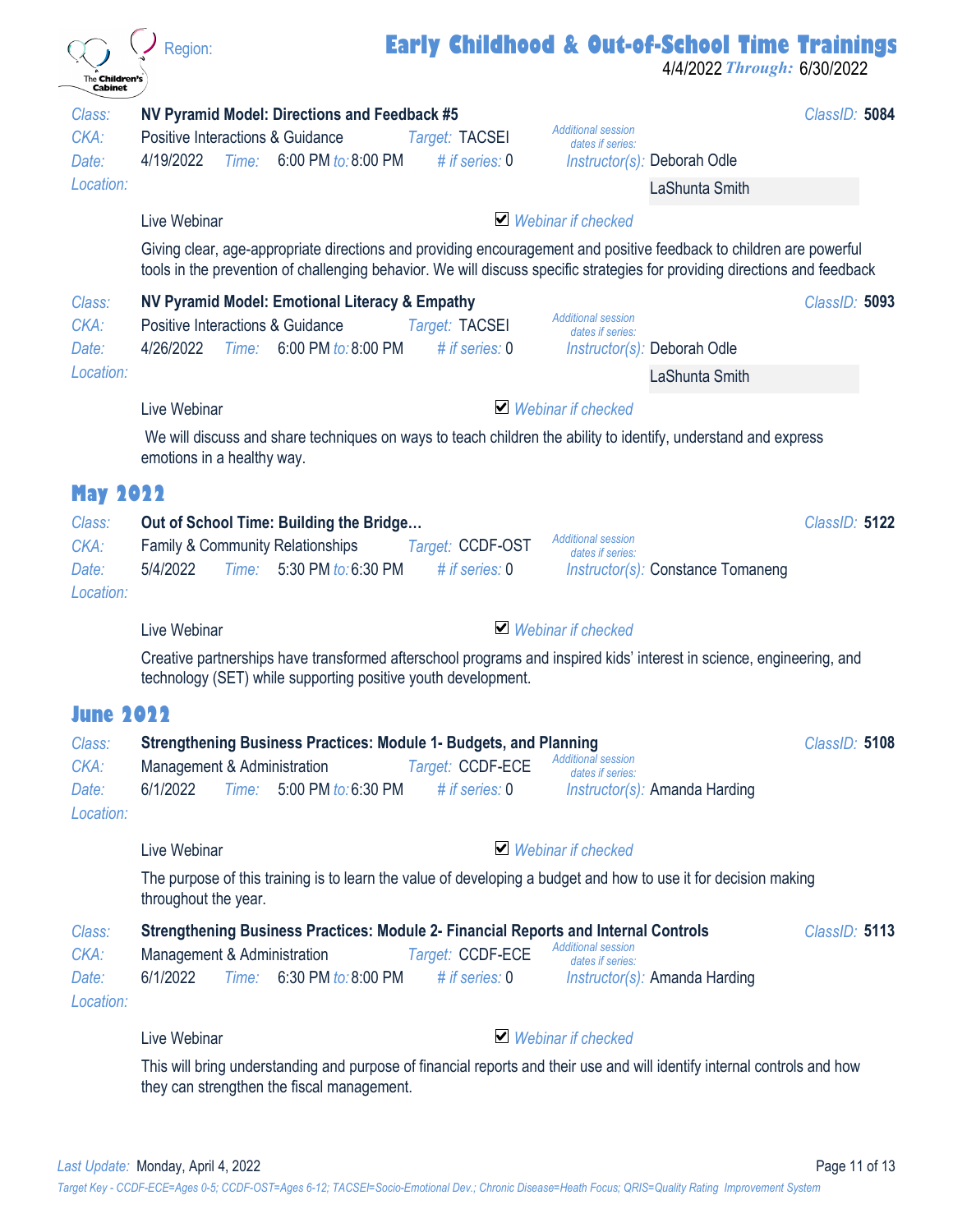| The <b>Children's</b><br><b>Cabinet</b> | <b>Early Childhood &amp; Out-of-School Time Trainings</b><br>Region:<br>4/4/2022 Through: 6/30/2022                                                                                                                                                                                                                                                                                                                                                                                                                               |
|-----------------------------------------|-----------------------------------------------------------------------------------------------------------------------------------------------------------------------------------------------------------------------------------------------------------------------------------------------------------------------------------------------------------------------------------------------------------------------------------------------------------------------------------------------------------------------------------|
| Class:<br>CKA:<br>Date:<br>Location:    | Out of School Time: Brushing Up on Yourself- What Does Your Personality Offer Afterschool Progr ClassID: 5126<br><b>Additional session</b><br>Leadership & Professional Development Target: CCDF-OST<br>dates if series:<br>Time: 5:30 PM to: 6:30 PM<br>6/2/2022<br># if series: 0<br>Instructor(s): Constance Tomaneng                                                                                                                                                                                                          |
|                                         | $\blacktriangleright$ Webinar if checked<br>Live Webinar<br>All staff members bring a variety of strengths and personalities to their jobs. But, how do we find out what those traits<br>are?                                                                                                                                                                                                                                                                                                                                     |
| Class:<br>CKA:<br>Date:<br>Location:    | <b>Strengthening Business Practices: Module 4- Recruiting Staff</b><br>ClassID: 5111<br><b>Additional session</b><br>Management & Administration<br>Target: CCDF-ECE<br>dates if series:<br>Time: 6:30 PM to: 8:00 PM<br>6/8/2022<br># if series: $0$<br>$Instructor(s)$ : Amanda Harding                                                                                                                                                                                                                                         |
|                                         | $\blacktriangleright$ Webinar if checked<br>Live Webinar                                                                                                                                                                                                                                                                                                                                                                                                                                                                          |
|                                         | The purpose of this training is to strengthen child care providers' understanding of staff recruitment tools, organizational<br>staff support systems, and elements necessary to support retention of talented staff.                                                                                                                                                                                                                                                                                                             |
| Class:<br>CKA:<br>Date:<br>Location:    | <b>Nutritional Food Choices: Obesity Wellness</b><br>ClassID: 5100<br><b>Additional session</b><br><b>Health Safety &amp; Nutrition</b><br>Target: CCDF-ECE<br>dates if series:<br>6/22/2022<br>Time:<br>6:00 PM to: 8:00 PM<br># if series: 0<br>Instructor(s): Amanda Harding                                                                                                                                                                                                                                                   |
|                                         | $\blacktriangleright$ Webinar if checked<br>Live Webinar                                                                                                                                                                                                                                                                                                                                                                                                                                                                          |
|                                         | This training is part the Chronic Disease Grant. Attendees will have increased awareness of unhealthy food options and<br>will identify food alternatives for children of all ages.                                                                                                                                                                                                                                                                                                                                               |
| Class:<br>CKA:<br>Date:<br>Location:    | The Growing Brain: Everyday Play Part 2<br>ClassID: 5110<br><b>Additional session</b><br>Human Growth & Development<br>Target: CCDF-ECE<br>dates if series:<br>Time: 6:30 PM to: 8:00 PM<br># if series: 0<br>Instructor(s): Amanda Harding<br>6/29/2022                                                                                                                                                                                                                                                                          |
|                                         | $\blacktriangleright$ Webinar if checked<br>Live Webinar                                                                                                                                                                                                                                                                                                                                                                                                                                                                          |
|                                         | Understand the rapid pace of brain development in the early years of life. During this, we will focus on everyday play<br>and how it is important to our growth and development.                                                                                                                                                                                                                                                                                                                                                  |
|                                         | <b>North Las Vegas</b>                                                                                                                                                                                                                                                                                                                                                                                                                                                                                                            |
| <b>May 2022</b>                         |                                                                                                                                                                                                                                                                                                                                                                                                                                                                                                                                   |
| Class:<br>CKA:<br>Date:<br>Location:    | NV Pyramid Model: Behavior Expectations & Rules Train-Coach-Train #1<br>ClassID: 5138<br><b>Additional session</b><br>Positive Interactions & Guidance<br>Target: TACSEI<br>dates if series:<br>5/21/2022<br>Time: 9:00 AM to: 11:00 AM<br># if series: $0$<br><i>Instructor(s):</i> Minerva Perez<br><b>CSN North Campus</b><br>3200 E. Cheyenne Ave.<br>Webinar if checked<br>NV 89030<br>North Las Vegas<br>When children understand the expectations for their behavior and when expectations are taught to children, using a |
| <b>Reno</b>                             | range of strategies, they are less likely to engage in challenging behavior.                                                                                                                                                                                                                                                                                                                                                                                                                                                      |

Last Update: Monday, April 4, 2022 **Page 12 of 13** 

*Target Key - CCDF-ECE=Ages 0-5; CCDF-OST=Ages 6-12; TACSEI=Socio-Emotional Dev.; Chronic Disease=Heath Focus; QRIS=Quality Rating Improvement System*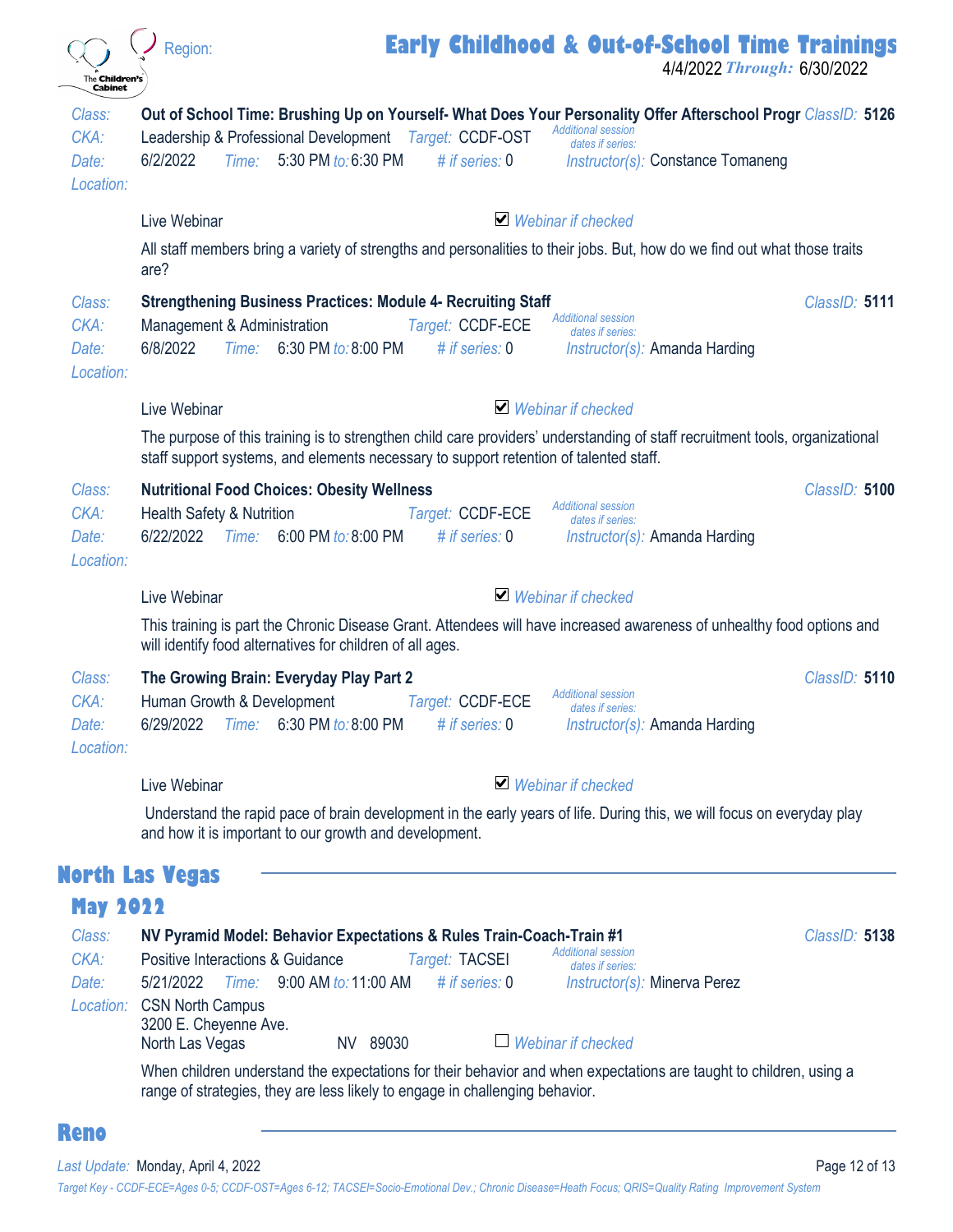

4/4/2022 *Through:* 6/30/2022

#### **April 2022**

| Class:<br>CKA:<br>Date:<br>Location:                    | Hang on to your hats<br>ClassID: 5049<br><b>Additional session</b><br>Environment & Curriculum<br>Target: CCDF-ECE<br>dates if series:<br>4/4/2022<br>Time: 5:30 PM to: 7:00 PM<br># if series: $0$<br>Instructor(s): Holly Tretheway<br>The Children's Cabinet-Rock<br>1090 South Rock Blvd.<br>Webinar if checked<br>NV 89502<br>Reno<br>In this class we will create low cost and hands on science experiments for children. Participants will learn how to be<br>SOUL teacher and create experiment in small groups while applying Pre-K Standards.                                                                                      |
|---------------------------------------------------------|----------------------------------------------------------------------------------------------------------------------------------------------------------------------------------------------------------------------------------------------------------------------------------------------------------------------------------------------------------------------------------------------------------------------------------------------------------------------------------------------------------------------------------------------------------------------------------------------------------------------------------------------|
| Class:<br>CKA:<br>Date:<br>Location:                    | Vroom - Creating a Spark in a Child's Developing Brain<br>ClassID: 5061<br><b>Additional session</b><br>Target: MITM Vroom<br>Family & Community Relationships<br>dates if series:<br>Time: 6:00 PM to: 7:30 PM<br>4/27/2022<br># if series: $0$<br>Instructor(s): Sara Schrichte<br>The Children's Cabinet-Rock<br>1090 South Rock Blvd.<br>Webinar if checked<br>NV 89502<br>Reno<br>Vroom is a free suite of tools that encourages parents and caregivers to play an active role in a young child's brain<br>development. Join us to learn about the tools and how to integrate them into a new or existing family engagement<br>program. |
| Class:<br>CKA:<br>Date:<br>Location:                    | Vroom - Creating a Spark in a Child's Developing Brain<br>ClassID: 5061<br><b>Additional session</b><br>Family & Community Relationships<br>Target: MITM Vroom<br>dates if series:<br>4/27/2022<br>Time: 6:00 PM to: 7:30 PM<br># if series: $0$<br>Instructor(s): Sara Schrichte<br>The Children's Cabinet-Rock<br>1090 South Rock Blvd.<br>NV 89502<br>Reno<br>Webinar if checked<br>Vroom is a free suite of tools that encourages parents and caregivers to play an active role in a young child's brain<br>development. Join us to learn about the tools and how to integrate them into a new or existing family engagement<br>program. |
| <b>May 2022</b><br>Class:<br>CKA:<br>Date:<br>Location: | <b>ZERO TO THREE: Supporting Language and Literacy Development</b><br>ClassID: 5115<br>Additional session 5/25/202 6/1/2022 6/8/2022<br>Human Growth & Development<br>Target: CCDF-ECE<br>5:30 PM to: 8:30 PM<br># if series: 3<br>5/25/2022<br>Time:<br>Instructor(s): Brianna Cambra<br>The Children's Cabinet-Rock<br>1090 South Rock Blvd.<br>NV 89502<br>$\Box$ Webinar if checked<br>Reno<br>Practice critical interactions with infants and toddlers that support and nurture their language and literacy development                                                                                                                 |

and learning by promoting communication exchange; expanding expressive and receptive language and vocabulary.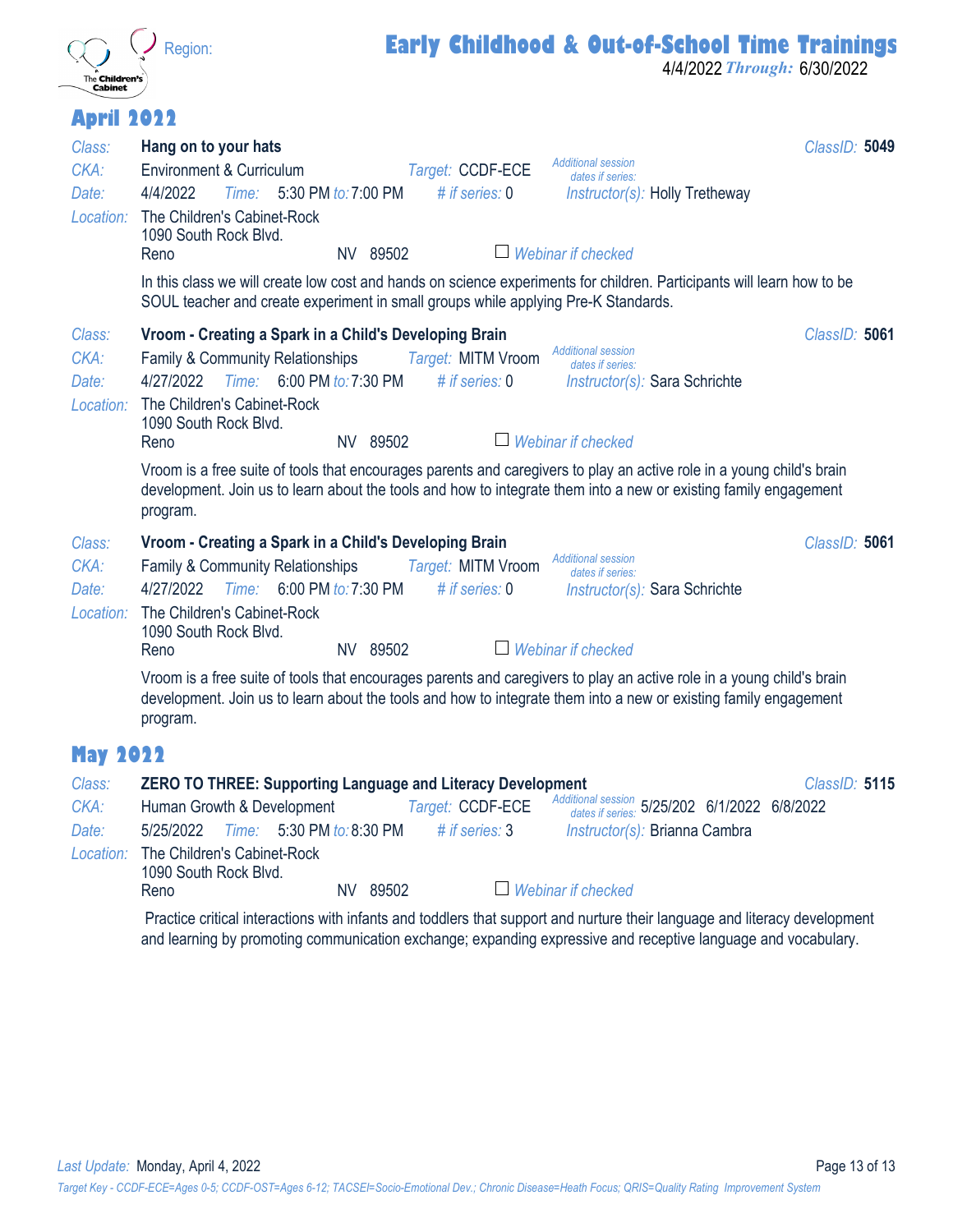

#### **Northern Nevada • Early Childhood & Out-of-School Time Training**

4/4/2022*Through:* 6/30/2022

#### **Registration Form**

**If you register and cannot attend, please notify us. Many of our classes have waiting lists. Participants who are more than 15 minutes late will not be admitted to the class.** 

| Step 1: Fill out a separate form for each attendee. Fill out this form completely.                                                                                                                                     |                                             |                     |  |  |  |  |  |  |  |
|------------------------------------------------------------------------------------------------------------------------------------------------------------------------------------------------------------------------|---------------------------------------------|---------------------|--|--|--|--|--|--|--|
|                                                                                                                                                                                                                        |                                             | Date: $\frac{1}{1}$ |  |  |  |  |  |  |  |
|                                                                                                                                                                                                                        |                                             |                     |  |  |  |  |  |  |  |
|                                                                                                                                                                                                                        |                                             |                     |  |  |  |  |  |  |  |
|                                                                                                                                                                                                                        |                                             |                     |  |  |  |  |  |  |  |
|                                                                                                                                                                                                                        |                                             |                     |  |  |  |  |  |  |  |
| Please select the setting in which you work:<br>□ Center □ Licensed Family Child Car □ Group Family Child Care □ School Age Program                                                                                    |                                             |                     |  |  |  |  |  |  |  |
| □ License-Exempt Provider (Family, Friend & Neighbor (FFN) Provider) □ Other:<br>If Center, what is your position:<br>□ Aide □ Assistant Teacher □ Co-Teacher □ Director □ Lead Teacher □ Non-Teaching Staff □ Teacher |                                             |                     |  |  |  |  |  |  |  |
|                                                                                                                                                                                                                        |                                             |                     |  |  |  |  |  |  |  |
| <b>Step 2:</b> Select the class(es) you are registering for below:                                                                                                                                                     | <b>Location</b><br><b>Date</b>              | \$                  |  |  |  |  |  |  |  |
| 5049 Hang on to your hats                                                                                                                                                                                              | 4/4/2022<br>The Children's Cabinet-Rock     | \$0.00              |  |  |  |  |  |  |  |
| 5053 Positive Guidance: Calming the Chaos                                                                                                                                                                              | 4/5/2022                                    | \$0.00              |  |  |  |  |  |  |  |
| 5090 Strengthening Business Practices: Module 2- Financial Reports and Internal Controls                                                                                                                               | 4/5/2022 The Children's Cabinet-S. Decatur  | \$0.00              |  |  |  |  |  |  |  |
| 5095 The Growing Brain: The Basics                                                                                                                                                                                     | 4/6/2022 Childcare Service Center           | \$0.00              |  |  |  |  |  |  |  |
| 5120 Out of School Time: Creating STEM-Rich Environments                                                                                                                                                               | 4/6/2022                                    | \$0.00              |  |  |  |  |  |  |  |
| □ 5099 Building and Physical Premises Safety including the Storage and Handling of Bio-Contami 4/9/2022 Childcare Service Center                                                                                       |                                             | \$0.00              |  |  |  |  |  |  |  |
| 5098 Emergency Preparedness and Response Planning Resulting from a Natural or Man-Made 4/9/2022 Childcare Service Center                                                                                               |                                             | \$0.00              |  |  |  |  |  |  |  |
| 5103 Workshop for Ready for Pre K Standards!                                                                                                                                                                           | 4/11/2022                                   | \$0.00              |  |  |  |  |  |  |  |
| 5094 Mind in the Making: Introduction to the 7 Essential Life Skills Every Child Needs                                                                                                                                 | 4/12/2022                                   | \$0.00              |  |  |  |  |  |  |  |
| <b>5121</b> Out of School Time: SET EverydayUsing Centers in Afterschool                                                                                                                                               | 4/13/2022                                   | \$0.00              |  |  |  |  |  |  |  |
| <b>5044</b> Language Development Strategies: Oral Language and Vocabulary                                                                                                                                              | 4/13/2022                                   | \$0.00              |  |  |  |  |  |  |  |
| 5101 The Growing Brain: The Factors Affecting Brain Growth and Development                                                                                                                                             | 4/13/2022 Childcare Service Center          | \$0.00              |  |  |  |  |  |  |  |
| 5130 CHIRP: Effective Communication                                                                                                                                                                                    | 4/14/2022                                   | \$0.00              |  |  |  |  |  |  |  |
| 5091 Strengthening Business Practices: Module 2- Financial Reports and Internal Controls                                                                                                                               | 4/14/2022 The Children's Cabinet-S. Decatur | \$0.00              |  |  |  |  |  |  |  |
| <b>5089</b> Strengthening Business Practices: Module 3- Marketing your Program                                                                                                                                         | 4/19/2022 The Children's Cabinet-S. Decatur | \$0.00              |  |  |  |  |  |  |  |
| 5084 NV Pyramid Model: Directions and Feedback #5                                                                                                                                                                      | 4/19/2022                                   | \$0.00              |  |  |  |  |  |  |  |
| 5123 Out of School Time: Science And Literacy                                                                                                                                                                          | 4/20/2022                                   | \$0.00              |  |  |  |  |  |  |  |
| 5102 The Growing Brain: Communication and Language Development                                                                                                                                                         | 4/20/2022 Childcare Service Center          | \$0.00              |  |  |  |  |  |  |  |
| 5093 NV Pyramid Model: Emotional Literacy & Empathy                                                                                                                                                                    | 4/26/2022                                   | \$0.00              |  |  |  |  |  |  |  |
| <b>5061</b> Vroom - Creating a Spark in a Child's Developing Brain                                                                                                                                                     | 4/27/2022 The Children's Cabinet-Rock       | \$0.00              |  |  |  |  |  |  |  |
| <b>5104</b> The Growing Brain: Cognition and Executive Function                                                                                                                                                        | 4/27/2022 Childcare Service Center          | \$0.00              |  |  |  |  |  |  |  |
| <b>5061</b> Vroom - Creating a Spark in a Child's Developing Brain                                                                                                                                                     | 4/27/2022 The Children's Cabinet-Rock       | \$0.00              |  |  |  |  |  |  |  |
| 5088 Strengthening Business Practices: Module 3- Marketing your Program                                                                                                                                                | 4/28/2022 The Children's Cabinet-S. Decatur | \$0.00              |  |  |  |  |  |  |  |
| 5129 Vroom and Early Learning Guidelines                                                                                                                                                                               | 4/30/2022 Childcare Service Center          | \$0.00              |  |  |  |  |  |  |  |
| <b>5106</b> Reducing the Risk of Sudden Infant Death Syndrome                                                                                                                                                          | 4/30/2022 Childcare Service Center          | \$0.00              |  |  |  |  |  |  |  |
| <b>5116</b> An Introduction to Pyramid Model for QRIS Programs                                                                                                                                                         | 5/3/2022                                    | \$0.00              |  |  |  |  |  |  |  |
| 5142 Mind in the Making Life Skill #4: Making Connections                                                                                                                                                              | 5/3/2022                                    | \$0.00              |  |  |  |  |  |  |  |
| <b>5087</b> Strengthening Business Practices: Module 4- Recruiting Staff                                                                                                                                               | 5/3/2022 The Children's Cabinet-S. Decatur  | \$0.00              |  |  |  |  |  |  |  |
| <b>5122</b> Out of School Time: Building the Bridge                                                                                                                                                                    | 5/4/2022                                    | \$0.00              |  |  |  |  |  |  |  |
| 5127 Vroom and Early Learning Guidelines                                                                                                                                                                               | 5/7/2022 Childcare Service Center           | \$0.00              |  |  |  |  |  |  |  |
| 5097 DAP: Effective Teaching for Age Appropriate Development and Learning                                                                                                                                              | 5/7/2022 Childcare Service Center           | \$0.00              |  |  |  |  |  |  |  |
| 5092 NV Pyramid Model: Anger Management & Impulse Control Train-Coach-Train #7                                                                                                                                         | 5/10/2022                                   | \$0.00              |  |  |  |  |  |  |  |